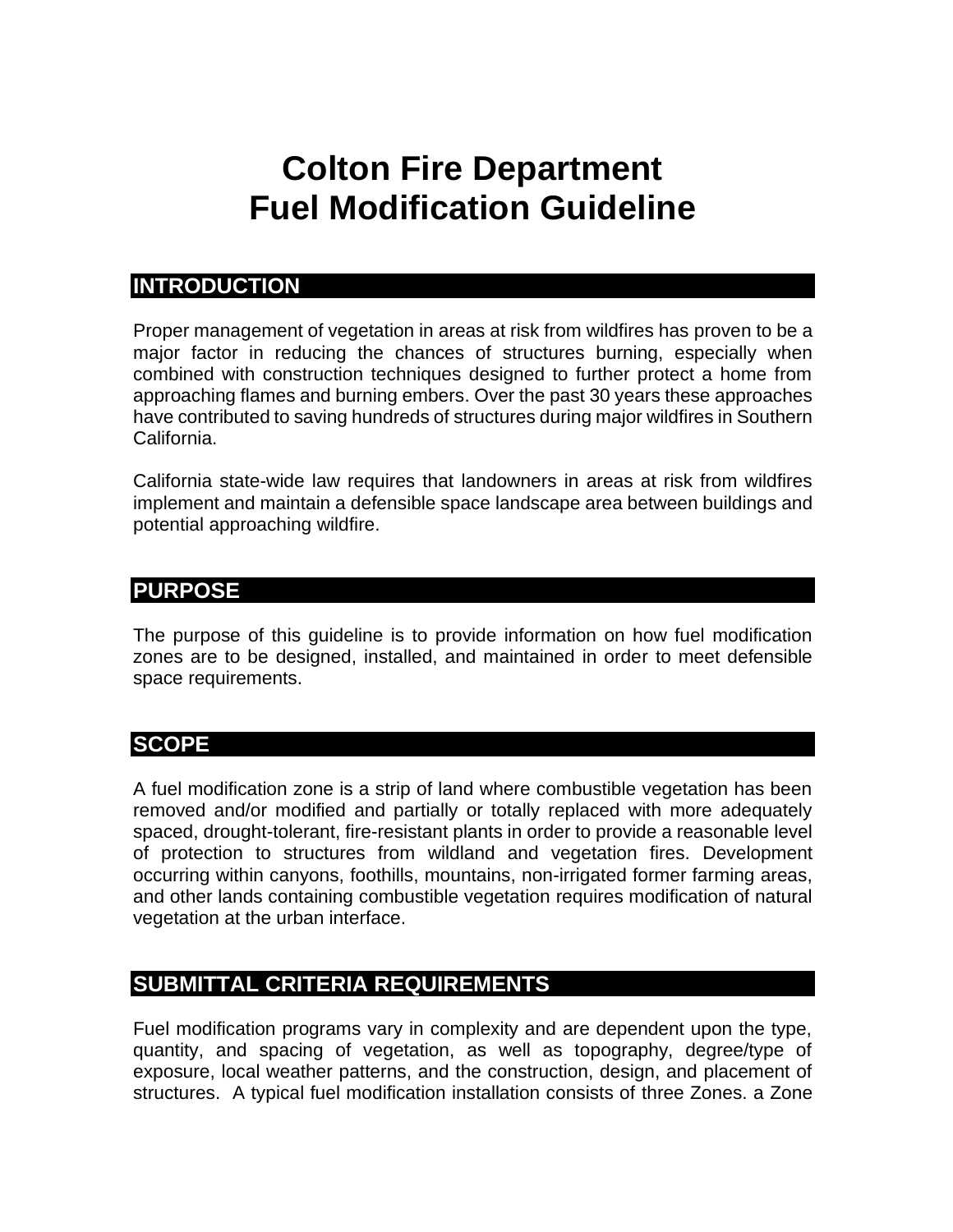A which extends 30 feet from the structure and is irrigated. Zone B extends out 100 feet from the structure. It is a thinned by a minimum of fifty so that the maximum coverage does not exceeds 50 percent. Land within this zone must be free of debris, dead wood, branches touching the ground, and other dry or dead vegetation. Zone C extends out 200 feet from the structure. Zone C thinned by a minimum of thirty (30) percent. Land within this zone must be free of debris, dead wood, branches touching the ground, and other dry or dead vegetation

### **1. Conceptual Fuel Modification Plans**

Conceptual fuel modification plans must be approved by the Colton Fire Department (CFD). This approval occurs prior to, and/or concurrent, with review and approval of any entitlement or conditions being set.

Conceptual plans are optional. See Section 2 for the precise plan requirements. Precise plans shall include all submittal criteria information required for conceptual plans below. Approval of a fuel modification plan by the CFD does not eliminate the requirement to obtain appropriate environmental, grading, and zoning clearance/permits from the appropriate approving agency having jurisdiction. Conceptual plans show the area and location of fuel modification necessary to achieve the minimum acceptable level of risk to structures from combustible vegetation fires.

Submit three sets of plans prepared by a licensed landscape architect or other design professional with equivalent credentials to the CFD. Contact the CFD in advance if not using a licensed landscape architect. An electronic copy of the plans is required in .pdf format.

The following information shall be included on the conceptual fuel modification plan:

- A. Delineation of each zone (setback, irrigated, and thinning) with a general description of each zone's dimensions and character; i.e., 30-foot A Zone setback, 100-foot Zone B, with existing vegetation removed, irrigated, and planted with adequately spaced plant material from the *Horizontal Spacing and Vertical Separation Requirements* Document. (See Attachment 1.) Additionally, Copy Attachment 1 onto the plans indicating appropriate spacing requirements will be designed for the precise plans.
- B. Identify the removal of undesirable plant species in accordance with the *Undesirable Plant Species* (See Attachment 2). Copy Attachment 2 onto the plans.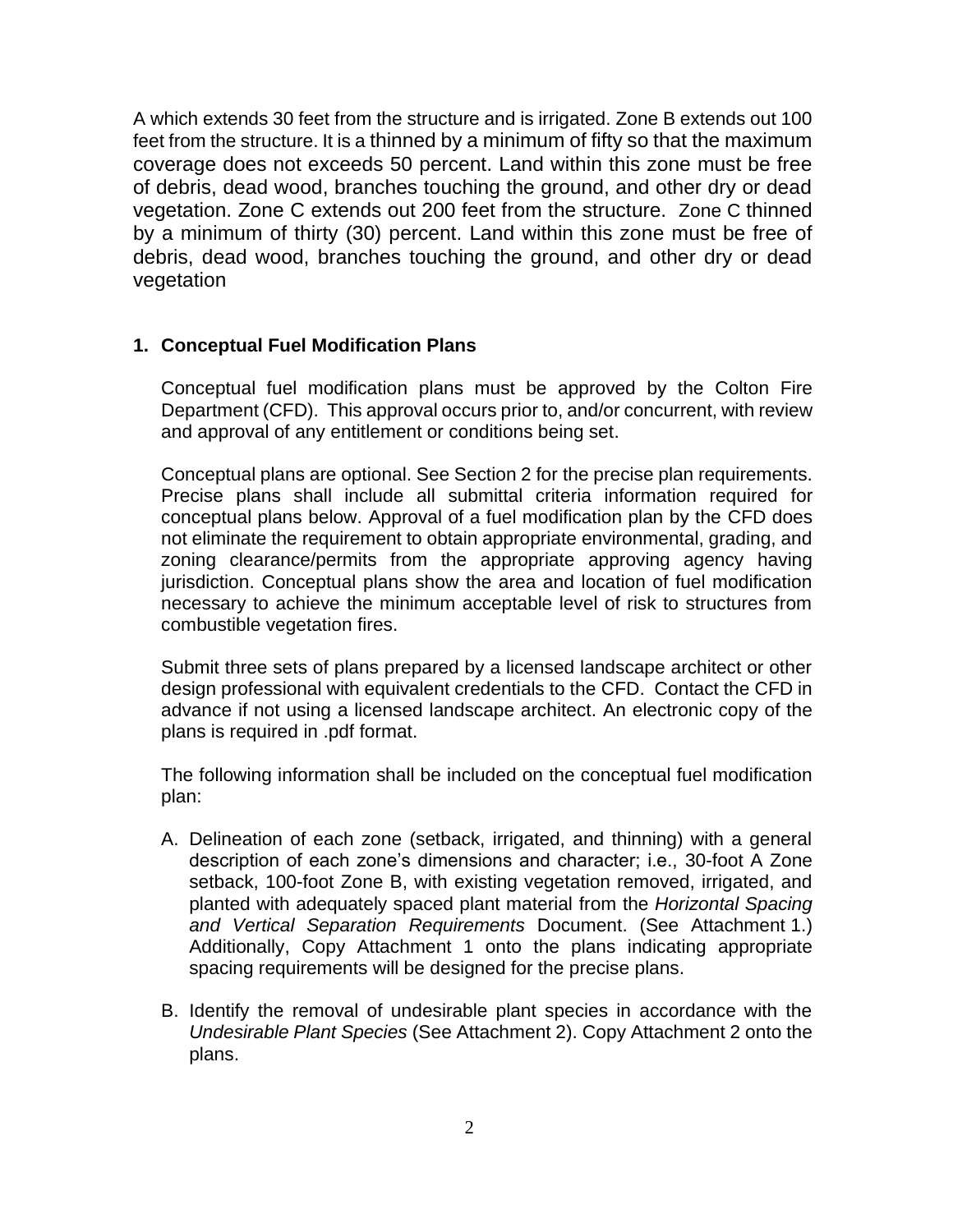- C. Existing plant species within the required fuel modification area planned to be retained and, if available, proposed plant materials to be planted in the fuel modification area. The plans shall address rare, protected, and endangered plant and animal species, tree ordinances**,** geological hazards, and other conflicting restrictions. The design professional must be prepared to address the disposition of these species with the submittal of the fuel modification plans.
- D. Identify the size of the proposed development by showing all tract and property lines and slope contour lines. Provide the proposed location of all structures nearest to the fuel modification area.
- E. A note stating that within the fuel modification zones, the plant species will be selected from the Colton approved plant palette.
- F. If you cannot meet the requirements of the fuel modification guideline for total distance of the zones, alternate plant species, or horizontal spacing/grouping distances, an Alternative Materials and Methods (AM & M) request letter shall be drafted and submitted with the plans. If an alternative means of protection is approved by the CFD, a copy of the AM & M request letter and an CFD drafted response letter shall be copied onto the plans then re-submitted for the stamp of approval.

### **2. Precise Fuel Modification Plans**

Precise fuel modification plans shall include all information required for conceptual fuel modification plans and the following additional information:

- A. Plant palette to be designed and installed in accordance with this guideline. Include a plant legend for all trees, tree-form shrubs, shrubs, and ground cover in irrigated zones showing the maximum width of mature plants and proposed spacing in accordance with the *Horizontal Spacing and Vertical Separation Requirements* (Attachment 1).
- B. Irrigation plans indicating that an irrigation system is being designed and installed.
- C. If not available on the conceptual plan, building footprints or a statement that clearly indicates the limits of proposed structure(s).
- D. Specify on the plans that the property owner shall be responsible for maintaining the fuel modification in the condition as approved.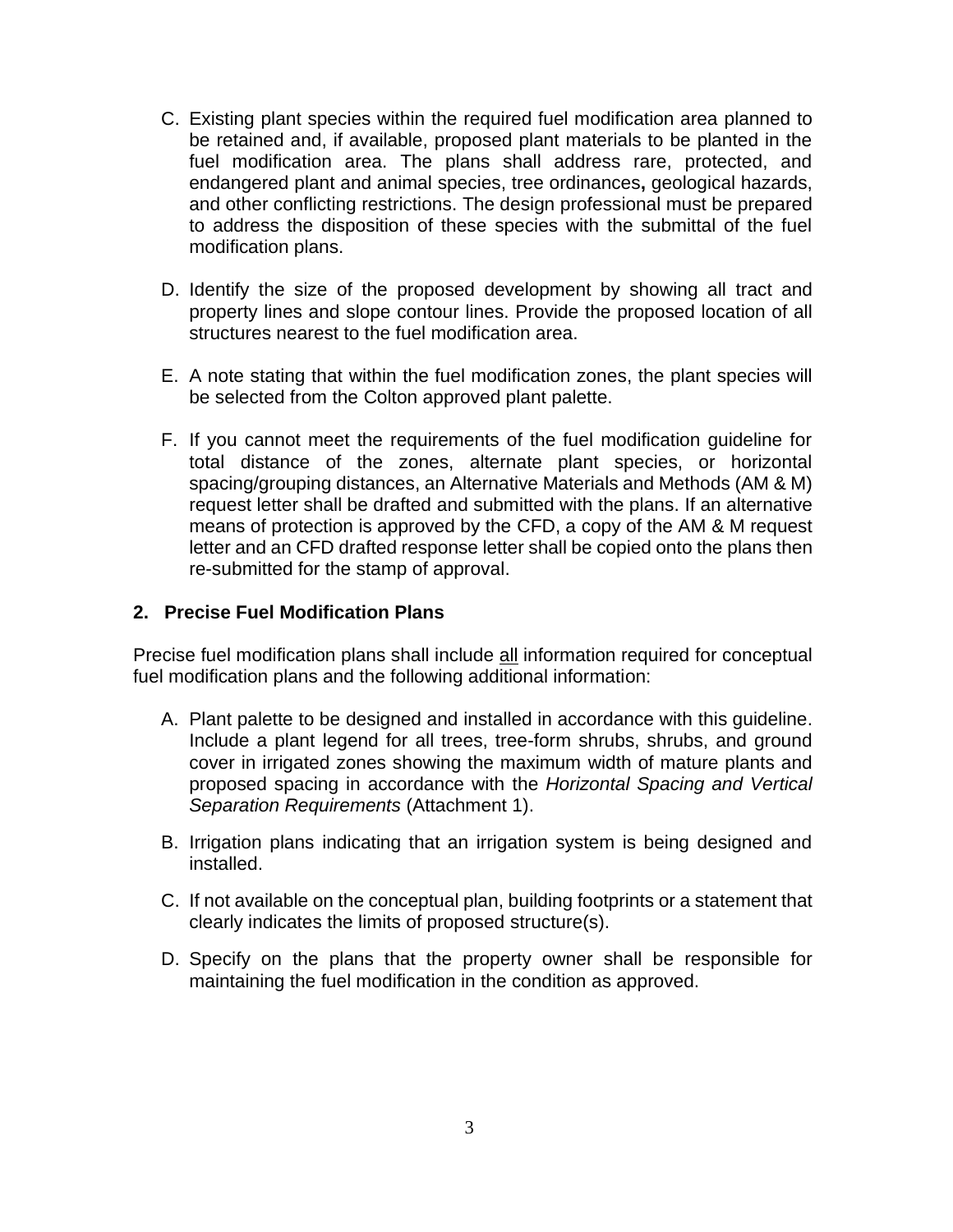### **3. Plant Palette Information**

The plant species from the *Colton Approved Plant List,* Attachment 3, were approved by various resource agencies responsible for environmental protection. All plants installed shall be selected from Attachment 3 and be grouped and spaced in accordance with Attachment 1. Specific installation requirements are included for various plant species. (See plant code, legend, and qualification statements in Attachment 1). Retained plants shall be proposed for approval on the plans (See below for proposing alternate plant species). All plant species must be submitted in a legend on the plans containing both the botanical and common names. In irrigated zones plants must be fire resistant and drought-tolerant. New plant species introduced outside of the irrigated zones must be from Attachment 3 (or see below). (All plants including species from Attachment 3 will burn given sufficient heat and low moisture content. Vegetative fire resistance may be enhanced through adequate irrigation rates or precipitation).

### Proposing Alternate Species:

If alternate plant species are proposed, the landscape architect shall provide photographs as well as all data on the size and fire resistive characteristics for installation criteria. A maximum of 10 alternate species can be proposed per project. Plant selections need to have similar/equal properties to the plants from Attachment 3. CFD will make a case-by-case determination as to acceptability of the proposed species. The proposed species must be spaced based on size and characteristics. If the plant materials are proposed to be planted within 300 feet of reserve lands (except plants on the interior of the tract), concurrence from the applicable agencies listed in Section 2B would be required. If the proposed plants have received previous resource agency approval, no concurrence letter will be required. Contact CFD prior to your submittal of alternate plant species, if needed.

### **4. Zone A – Irrigated Structure Setback Zone**

The purpose of the setback zone is to provide a defensible space for fire suppression forces and to protect structures from radiant and convective heat. **In no case shall Zone A be less than a 30-foot minimum width. The entire zone is to be located on a level, graded area at the top or base of the slope.**

If Zone A is located within the lot containing the protected structure and another entity is maintaining the B zone, it shall be located at the most distal level 30 feet prior to the beginning of the slope. If Zone A is located outside of the lot containing the protected structure, it shall begin at the lot property line. The latter condition is preferred as it allows for combustible construction within privately owned individual lots. Typically, Zone A will not be approved when proposed more than 100 feet from the protected structure. Zone A may incorporate trails,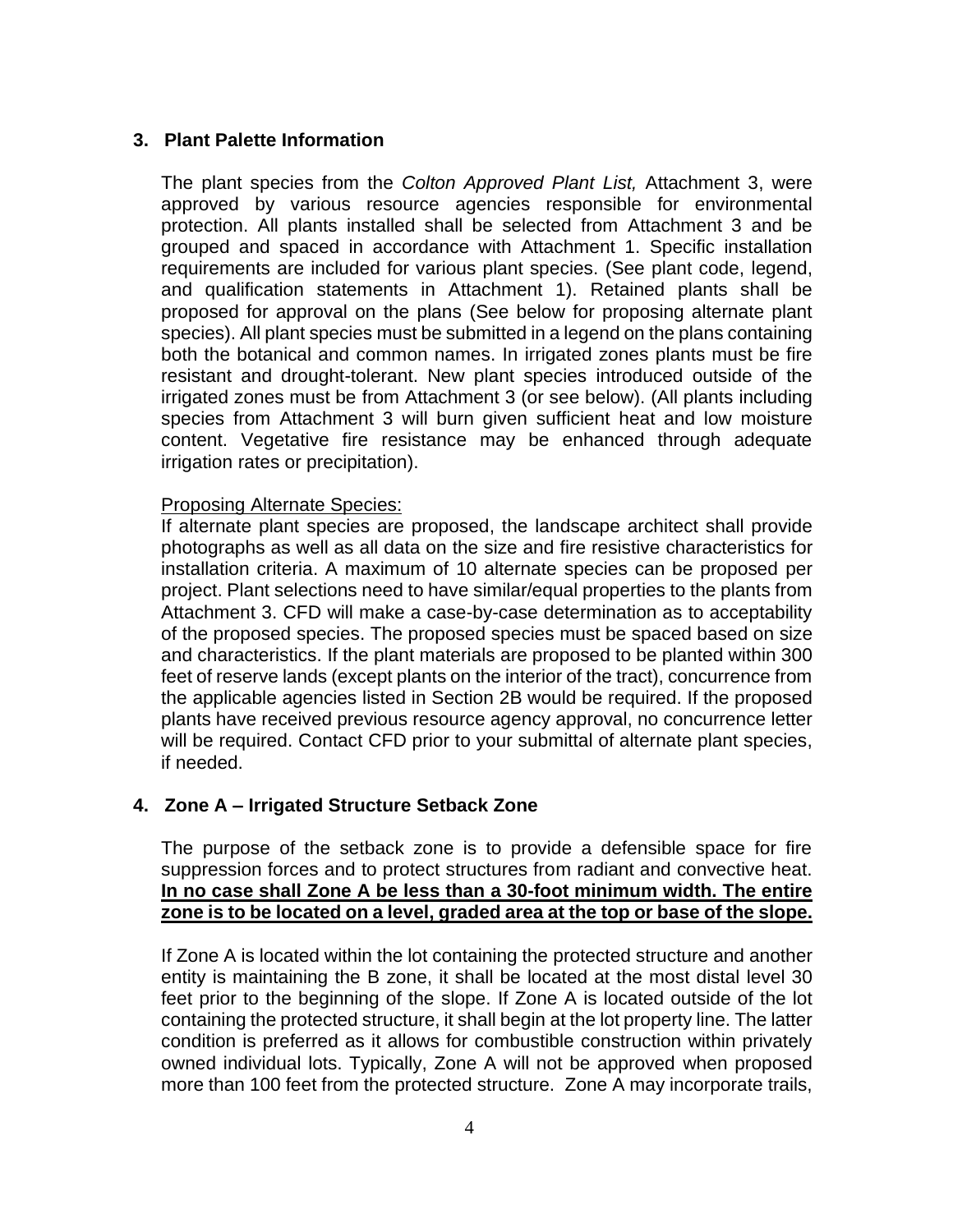roadways, and other level noncombustible surfaces that create defensible space for fire crews heat reduction between the protected structure and the fire.

### **Zone A – Specific Maintenance Requirements**

- A. Automatic irrigation systems to maintain healthy vegetation with high moisture content and be regularly irrigated.
- B. Pruning of foliage to reduce fuel load, maintain vertical continuity, and removal of plant litter and dead wood in accordance the *Horizontal Spacing and Vertical Separation Requirements* (Refer to Attachment 1).
- C. Complete removal of undesirable plant species (See Attachment 2). There is also minimal allowance for retention of selected native vegetation.
- D. Plants in this zone shall be highly fire resistant and selected from the *Colton Approved Plant List* (Refer to Attachment 3).
- E. Tree species within Zone A are not allowed within 10 feet of combustible structures (measured from the edge of a full growth crown).
- F. Maintenance includes thinning and removal of over-growth, replacement of dead/dying fire resistant plantings, and maintenance of the operation of the irrigation system.
- G. Devices that burn solid fuels are not permitted in any fuel modification zone.
- H. No combustible construction shall be allowed within Zone A.

### **5. Zone B –Reduced Fuel Zone**

This portion of fuel modification consists of irrigated landscaping. This irrigated zone is a minimum of 70 feet in width extending 100 feet from the structure and may be increased as conditions warrant. The plans must delineate that portion of the fuel modification area that will be permanently and regularly irrigated. The landscape architect shall select plant species, design an irrigation system, and design a maintenance program which sensitively addresses water conservation practices and includes methods of erosion control to protect against slope failure. All irrigation shall be kept a minimum of 20 feet from the drip line of any existing native Quercus (oak) species.

Zone B shall be cleared of all undesirable plant species, irrigated, and planted with species from the *Colton Approved Plant List,* Attachment 3. Exceptions to save desirable species may be submitted for approval by the CFD on a sitespecific basis.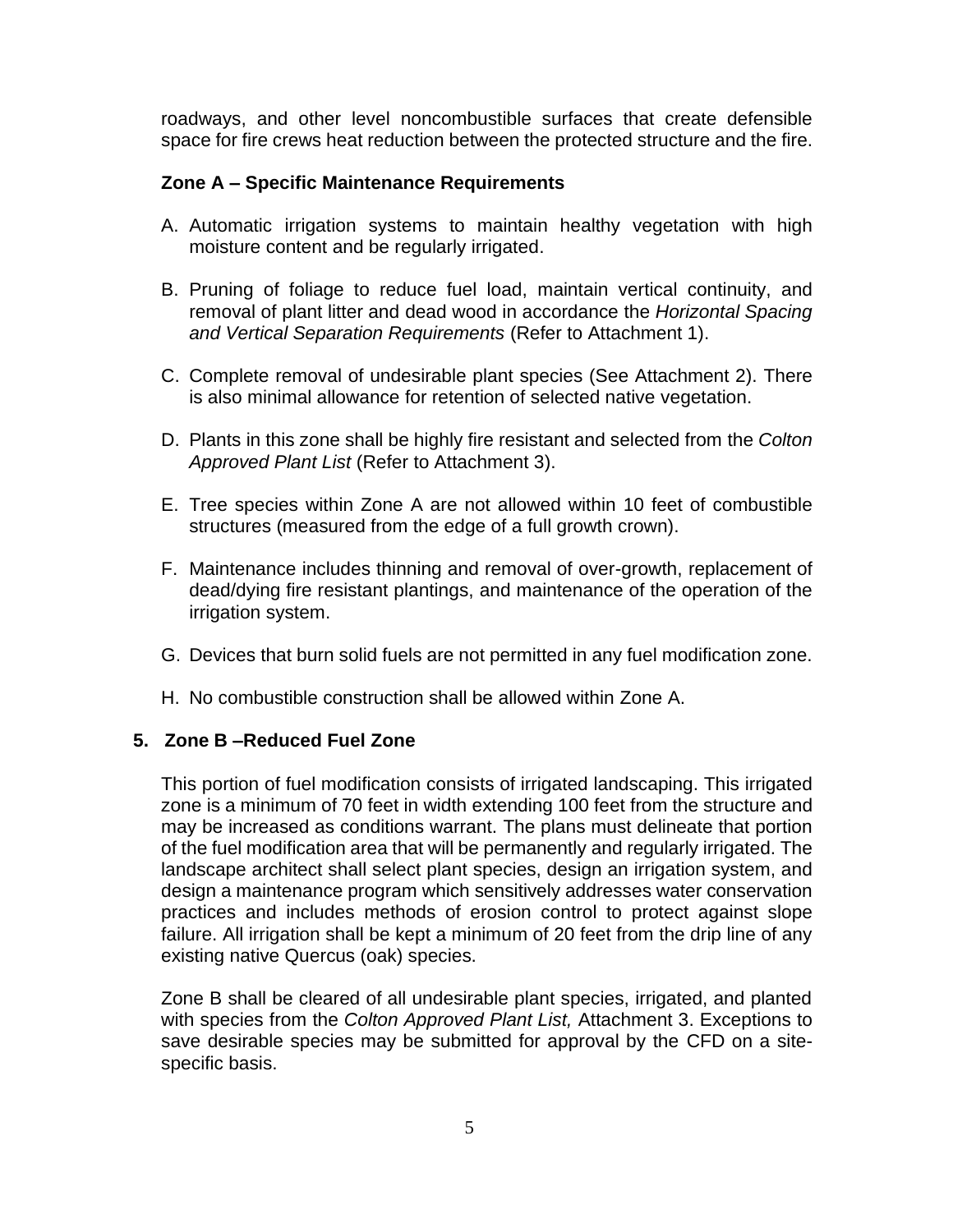### **Zone B – Specific Maintenance Requirements**

- A. Groundcover shall be installed and maintained at a height not to exceed 2 feet.
- B. In order to maintain proper coverage, native grasses shall be allowed to go to seed. Native grasses shall be cut after annual seeding. Cut heights shall be approximately 4 -inches.
- C. Apply irrigation rates to maintain healthy vegetation with high moisture content based on plant species specific needs.
- D. All plant species designed for Zone B shall be selected from Attachment 3. Existing fuel modification maintenance programs are limited to the plants listed on the approved plans unless a revision is requested. Planting and maintenance shall be in accordance with planting restrictions from Attachments 1 and 2. Native vegetation not on the undesirable list is allowed to remain providing the coverage of vegetation does not exceed 50 percent.
- E. Groups of trees, tree-form shrubs, and shrubs that naturally exceed 2 feet in height shall be vertically pruned, and horizontally spaced in accordance with Attachment 1.
- F. Removal of dead and dying vegetation and undesirable plant species from Attachment 2.
- G. Devices that burn solid fuels are not permitted in any fuel modification zone.
- H. Combustible construction is not allowed within Zone B.

**NOTE REGARDING APPLICATION OF CBC Chapter 7A and CRC R327**: All structures in lots containing or adjacent to designated fuel modification zones shall incorporate special construction features per California Building Code (CBC) Chapter 7A or California Residential Code (CRC) R327 as required by the CFD. The identification of structures required to have special construction features due to development/construction in a FHSZ shall be done independently from the assessment of the proposed fuel modification plan. These construction features are required to be listed on the CFD reviewed Fire Master Plan.

### **6. Zone C –Reduced Fuel Zone**

This portion of fuel modification consists of irrigated landscaping. This irrigated zone is a minimum of 100 feet in width beginning 100 feet from the structure extending 200 feet from the structure and may be increased as conditions warrant. The plans must delineate that portion of the fuel modification area that will be permanently and regularly irrigated. The design an irrigation system, and design a maintenance program which sensitively addresses water conservation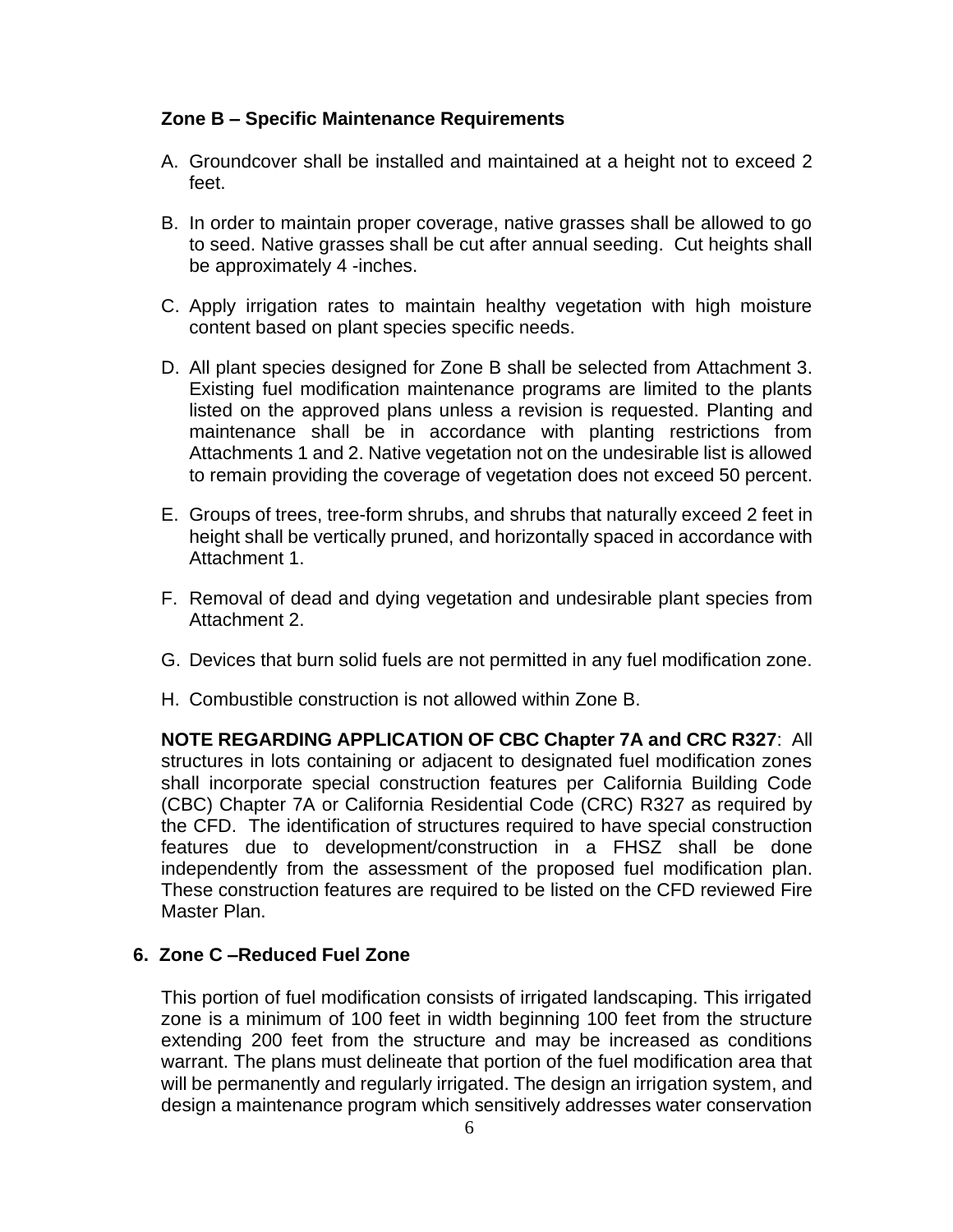practices and includes methods of erosion control to protect against slope failure. Native vegetation not on the undesirable list is allowed to remain providing the coverage of vegetation does not exceed 70 percent.

### **Zone C – Specific Maintenance Requirements**

- A. In order to maintain proper coverage, native grasses shall be allowed to go to seed. Native grasses shall be cut after annual seeding. Cut heights shall be approximately 4 -inches.
- B. If irrigation is used apply irrigation rates to maintain healthy vegetation with good moisture content based on plant species specific needs.
- C. Existing fuel modification maintenance programs are limited to the plants listed on the approved plans unless a revision is requested. Planting and maintenance shall be in accordance with planting restrictions from Attachments 1 and 2. Native vegetation not on the undesirable list is allowed to remain providing the coverage of vegetation does not exceed 70 percent.
- D. Removal of dead and dying vegetation and undesirable plant species from Attachment 2.
- E. Devices that burn solid fuels are not permitted in any fuel modification zone.

### **7. Fuel Modification Plan Revisions**

Revisions to previously approved fuel modification zones or plans shall follow procedures as established Colton. Existing fuel modification maintenance programs are limited to the plants and zone distances listed on the approved plans unless a revision is requested to the CFD. Three sets of revised plans are to be submitted to the CFD for review. The applicant shall provide a copy of the original, stamped CFD approved plan for reference during the review. Some minor field changes may not need a plan submittal revision, yet those instances shall require approval by CFD in writing prior to the field change.

### **8. Fuel Modification Implementation & Required Inspections**

This following information shall be placed on precise fuel modification plans, verbatim:

- A. **Prior to Rough Grading Permit Issuance**: The developer/builder shall have approved/stamped Conceptual or Precise Fuel Modification Plan.
- B. **Prior to Precise Grading Permit Issuance**: The developer/builder shall have approved/stamped Precise Fuel Modification Plan.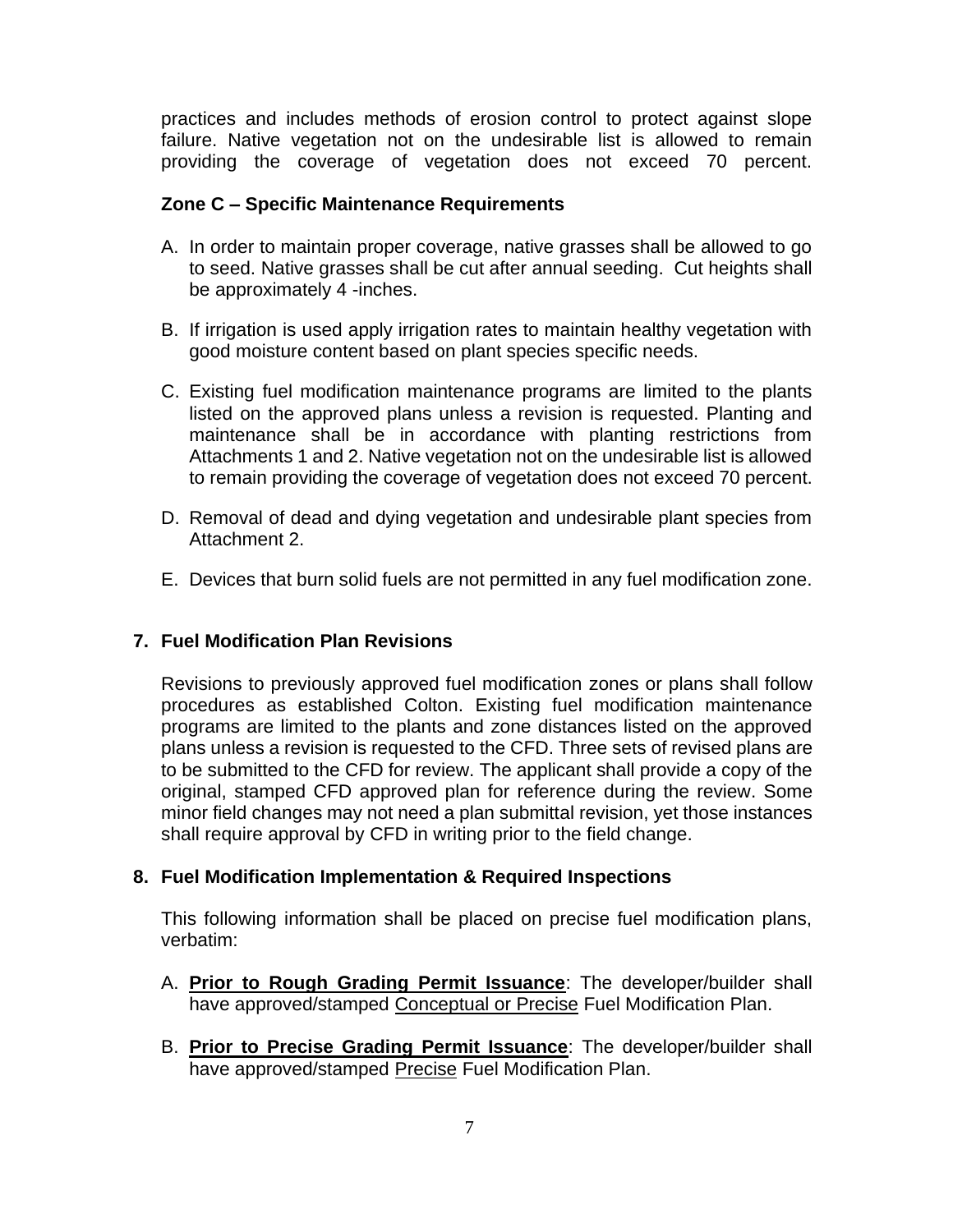- C. **Prior to Building Permit Issuance:** Prior to dropping lumber, the developer/builder shall implement those portions of the approved fuel modification plan determined to be necessary by the CFD prior to the introduction of any combustible materials into the area. Removal of undesirable species may meet this requirement or a separation of combustible vegetation for a minimum distance of 100 feet from the location of the structure and lumber stock-pile. This generally involves removal and thinning of plant materials indicated on the approved plan. An inspection and/or release letter to the building department is required.
- D. **Prior to Issuance of Certification of Occupancy:** The fuel modification zones adjacent to structures must be installed, irrigated, and inspected. This includes physical installation of features identified in the approved precise fuel modification plan (including, but not limited to, plant establishment, thinning, irrigation, zone markers, access easements, etc). An CFD Inspector will provide written approval of completion at the time of this final inspection. A written disclosure may be requested by the CFD Inspector indicating that the property owner is aware of the fuel modification zone on their land and that they are aware of the associated restrictions of the zone.

### **9. Glossary**

CONDUCTION - Direct transfer of heat/flames by objects touching each other.

CONVECTIVE HEAT - Transfer of heat by atmospheric currents, which is most critical under windy conditions and in steep terrain.

CROWN - Upper part of tree or other woody plant carrying the main branch system and foliage.

CANOPY - More or less continuous cover of branches and foliage formed collectively by the crowns of adjacent trees or other woody growth.

DEFENSIBLE SPACE - An area around the perimeter of structures which are key points of defense/attack against encroaching wildfires or fires escaping the structure. Defensible space refers to the area between a structure and a potential on-coming wildfire.

DESIRABLE PLANT LIST - List of plants exhibiting characteristics of low fuel volume, fire resistance, and drought tolerance which make them desirable for planting in areas of high fire danger.

DRIPLINE - Ground area at the outside edge of the canopy.

DROUGHT TOLERANT - The ability of a plant or tree to survive on little water.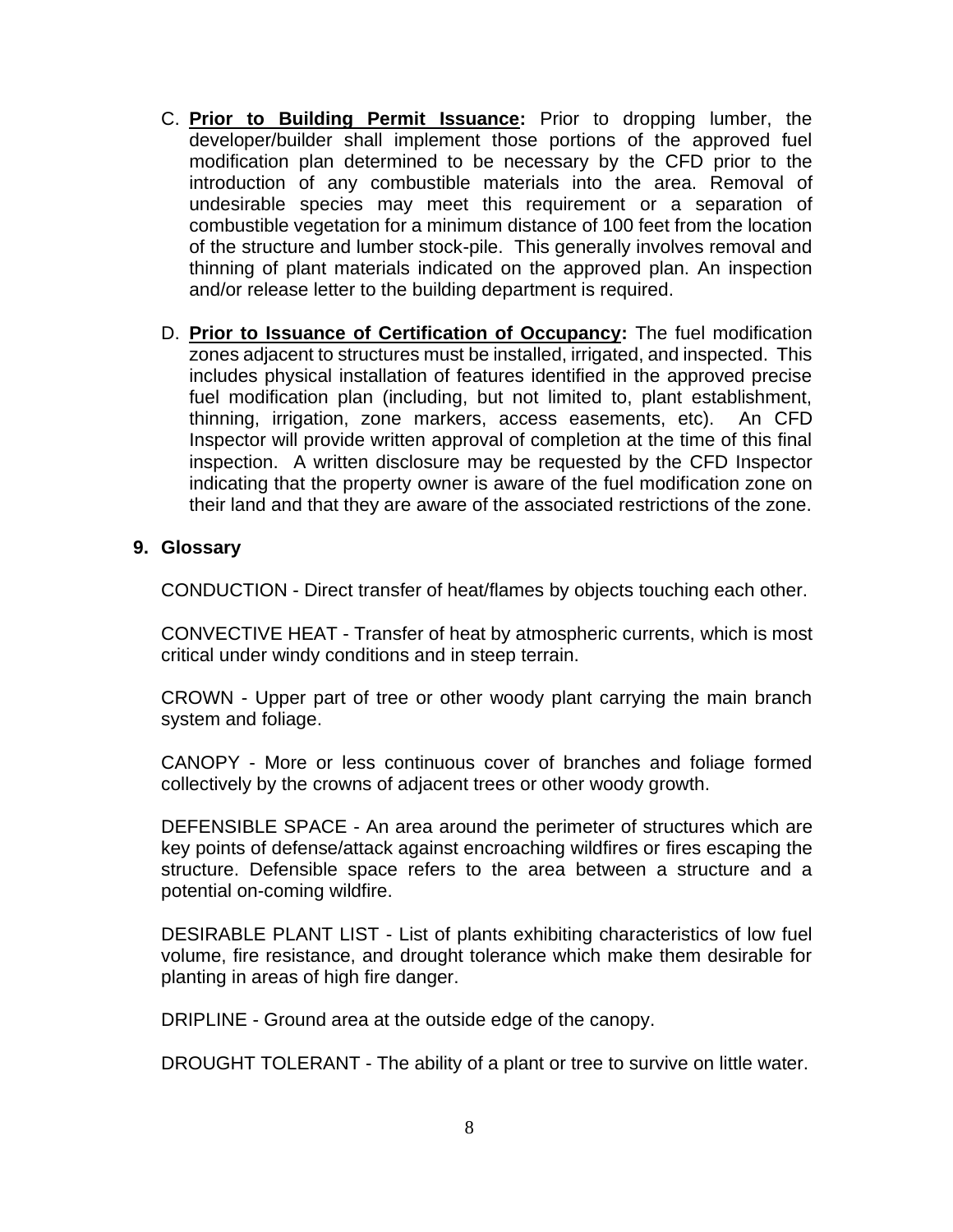FIRE BREAK - Removal of growth, usually in strips, around housing developments to prevent a fire from spreading to the structures from open land or vice versa.

FIRE RESISTANT - Any plant will burn with enough heat and proper conditions. Resistance is often used as a comparative term relating to the ability of a plant to resist ignition.

FIRE RETARDANCE - Relative comparison of plant species related to differences in fuel volume, inherent flammability characteristics, and ease of fire spread.

FUEL BREAK - A wide strip or block of land on which the native or pre-existing vegetation has been permanently modified so that fires burning into it can be more readily extinguished.

FUEL LOAD - The weight of fuels in a given areas, usually expressed in tons per acre.

FUEL MODIFICATION ZONE - A strip of land where combustible native or ornamental vegetation has been modified and partially or totally replaced with drought tolerant, fire resistant, plants.

FUEL MOISTURE CONTENT - The amount of water in a fuel, expressed as a percentage of the oven dry weight of that fuel.

FUEL VOLUME - The amount of fuel in a plant in a given area of measurement. Generally, an open-spaced plant will be low in volume.

HORIZONTAL CONTINUITY - The extent or horizontal distribution of fuels at various levels or planes.

LADDER FUELS - Fuels which allow the vertical transmission of fire to overstory vegetation. Fire is able to carry from ground surface fuels into crowns with relative ease.

LITTER - The uppermost layer of loose debris composed of freshly fallen or slightly decomposed organic material such as dead sticks, branches, twigs, leaves or needles.

LONG TERM - In perpetuity of the fuel modification plan requirement.

PROBABILITY OF IGNITION - A rating of the probability that a glowing or flaming flying ember or heat will cause a fire, providing it lands on receptive fuels.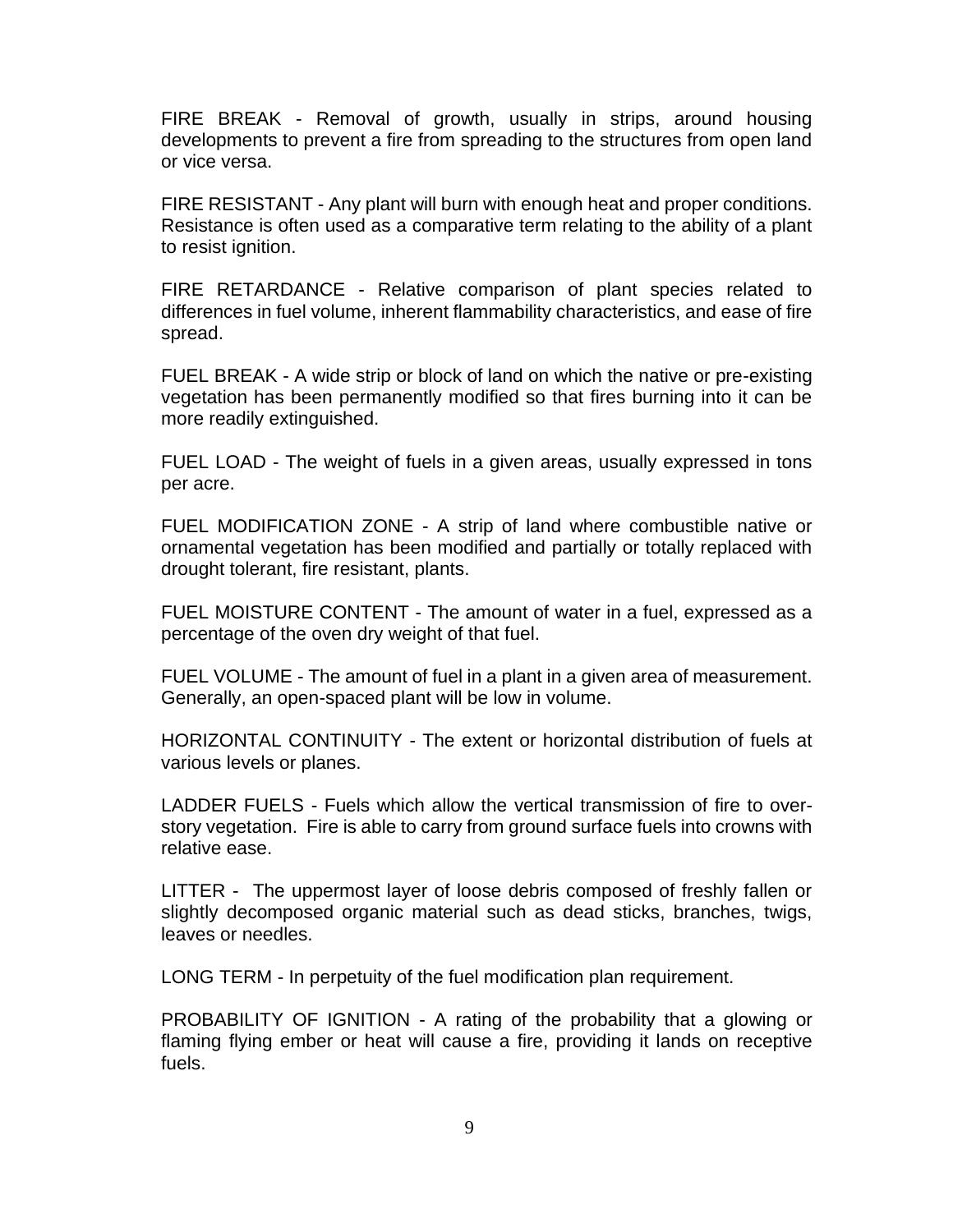RADIANT HEAT - Transfer of heat by electromagnetic waves and can, therefore, travel against the wind. For example, it can preheat the opposite side of a burning slope in a steep canyon or a neighboring home to the ignition point.

RESERVE LANDS - As defined by the State of California and San Bernardino County agencies.

TARGET SPECIES - Plant species that are generally removed as part of the fuel modification plan (see undesirable species).

UNDESIRABLE SPECIES - Those species of plants with inherent characteristics which make them highly combustible. These characteristics can be either physical or chemical. Physical properties include large amounts of dead material retained within the plant, rough or peeling bark, and the production of large amounts of litter. Chemical properties include the presence of volatile substances such as oils, resins, wax, and pitch. These plants are sometimes referred to as target species.

WILDLAND URBAN INTERFACE - That line, area, or zone where structures and other human development meet or intermingles.

FIRE HAZARD SEVERITY ZONES (FHSZ), WILDLAND URBAN INTERFACE (WUI) - The geographic areas designated on adopted local and state CALFIRE maps. The areas contain the type of vegetation, topography, weather, and fire history that have the possibility of conflagration fires.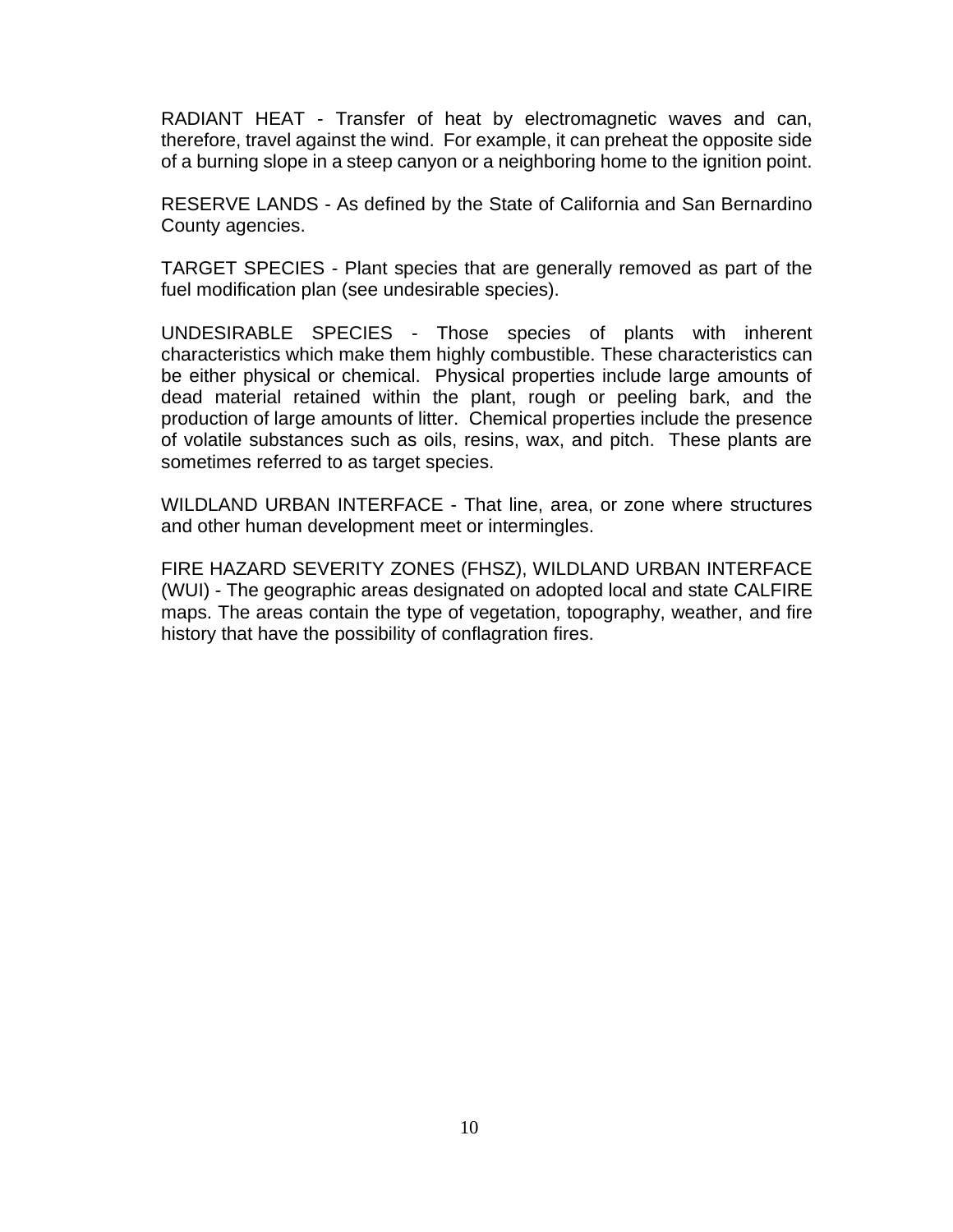### **Attachment 1**

### **Horizontal Spacing and Vertical Separation Requirements for Installation and Maintenance in All Fuel Modification Zones**



Vegetation Less than 2 Feet in Height:

• No horizontal spacing or vertical separation is required in all zones. Ground cover in Zone B should cover the entire ground between groups of shrubs, trees, or grasses. Ground cover shall not exceed 2 feet in height.

Shrubs and Trees 2 Feet in Height or Greater:

Shrub and Tree Group Size:

• All Shrubs and Trees can be in groups of 3 specimens or less. No horizontal spacing is required inside the group. Shrub **/** Tree-form Shrub Group Spacing:

\_\_\_\_\_\_\_\_\_\_\_\_\_\_\_\_\_\_\_\_\_\_\_\_\_\_\_\_\_\_\_\_\_\_\_\_\_\_\_\_\_\_\_\_\_\_\_\_\_\_\_\_\_\_\_\_\_\_\_\_\_\_\_\_\_\_\_\_\_\_\_\_\_\_\_\_\_\_\_\_\_\_\_\_\_\_

- Groups of shrubs shall be spaced by the greater of the following two measurements: A distance of 15 feet minimum (or) 3 times the height of the tallest specimen in any of the groups.
- No vegetation over 2 feet in height is allowed within 15 feet from the edge of tree canopy(s).

Tree Group Spacing:

- Groups of Trees shall be spaced by a distance of 30 feet minimum regardless of height.
- Trees shall be a minimum of 10 feet from all structures at maturity.

#### Vertical Separation

Shrubs and Trees Less than 10 Feet in Height:

When the fuel modification zone is within 30 feet of the structure, a vertical separation of 2 feet minimum is required from the vegetation below. (Not required if shrubs are further than 30 feet from structure).

Shrubs and Trees 10 Feet in Height or Greater:

- **A** Trees 10 Feet in Height or Greater:<br>• A vertical separation of 4 feet minimum is required to be maintained from the vegetation below.
	- Trees only: All vegetation located underneath trees, shall be a maximum of 2 feet in height.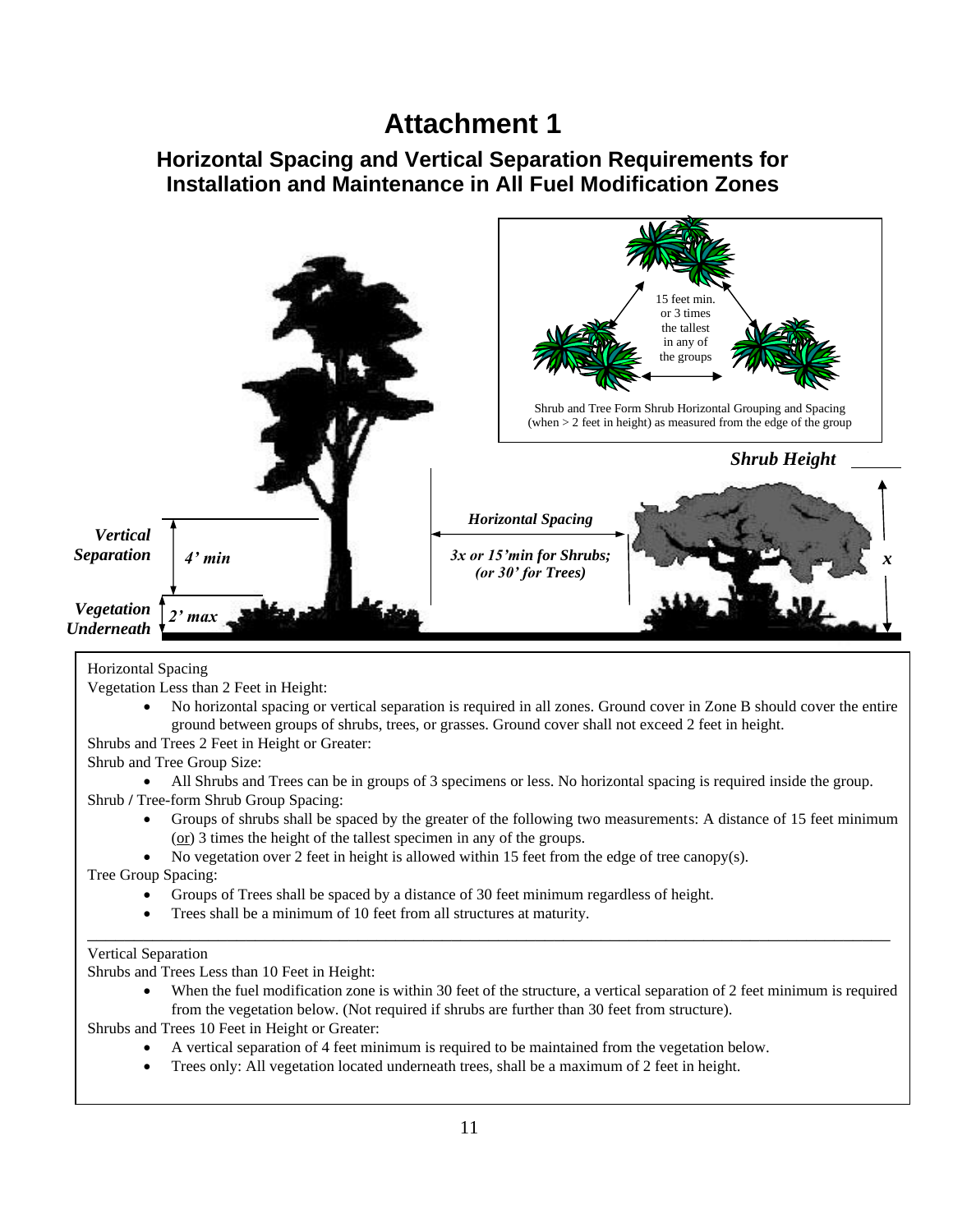# **Attachment 2**

### **Undesirable Plant Species**

Certain plants are considered to be undesirable in the landscape due to characteristics that make them highly flammable. These characteristics can be either physical or chemical. Physical properties that would contribute to high flammability include large amounts of dead material retained within the plant, rough or peeling bark, and the production of copious amounts of litter. Chemical properties include the presence of volatile substances such as oils, resins, wax, and pitch. Certain native plants are notorious for containing these volatile substances.

Plants with these characteristics shall not be planted in any of the fuel modification zones. Should these species already exist within these areas, they shall be removed because of the potential threat they pose to any structures. They are referred to as target species since their complete removal is a critical part of hazard reduction. These fire-prone plant species include (but not limited to):

#### **FIRE PRONE PLANT SPECIES (MANDATORY REMOVAL)**

#### **Botanical Name Common Name**

Cynara Cardunculus **Artichoke Thistle** Ricinus Communis Castor Bean Plant Cirsium Vulgare Wild Artichoke Brassica Nigra Black Mustard Silybum Marianum Milk Thistle Nicotiana Bigelevil **Indian Tobacco** Nicotiana Glauca **Tree Tobacco** Lactuca Serriola **Prickly Lettuce** Conyza Canadensis Horseweed Heterothaca Grandiflora Telegraph Plant Anthemix Cotula Mayweed Urtica Urens Burning Nettle Adenostoma Fasciculatum Chamise Adenostoma Sparsifolium Red Shanks Cortaderia Selloana Pampas Grass Artemisia Californica California Sagebrush Eriogonum Fasciculatum Common Buckwheat Salvia Mellifera Black Sage

#### **Ornamental:**

Cupressus sp Cypress Eucalyptus sp Eucalyptus Juniperus sp Juniper Pinus sp Pine

Sacsola Austails Russian Thistle/Tumblewood Cardaria Draba Noary Cress, Perennial Peppergrass Brassica Rapa Wild Turnip, Yellow Mustard, Field Mustard

Cortaderia Pampas Grass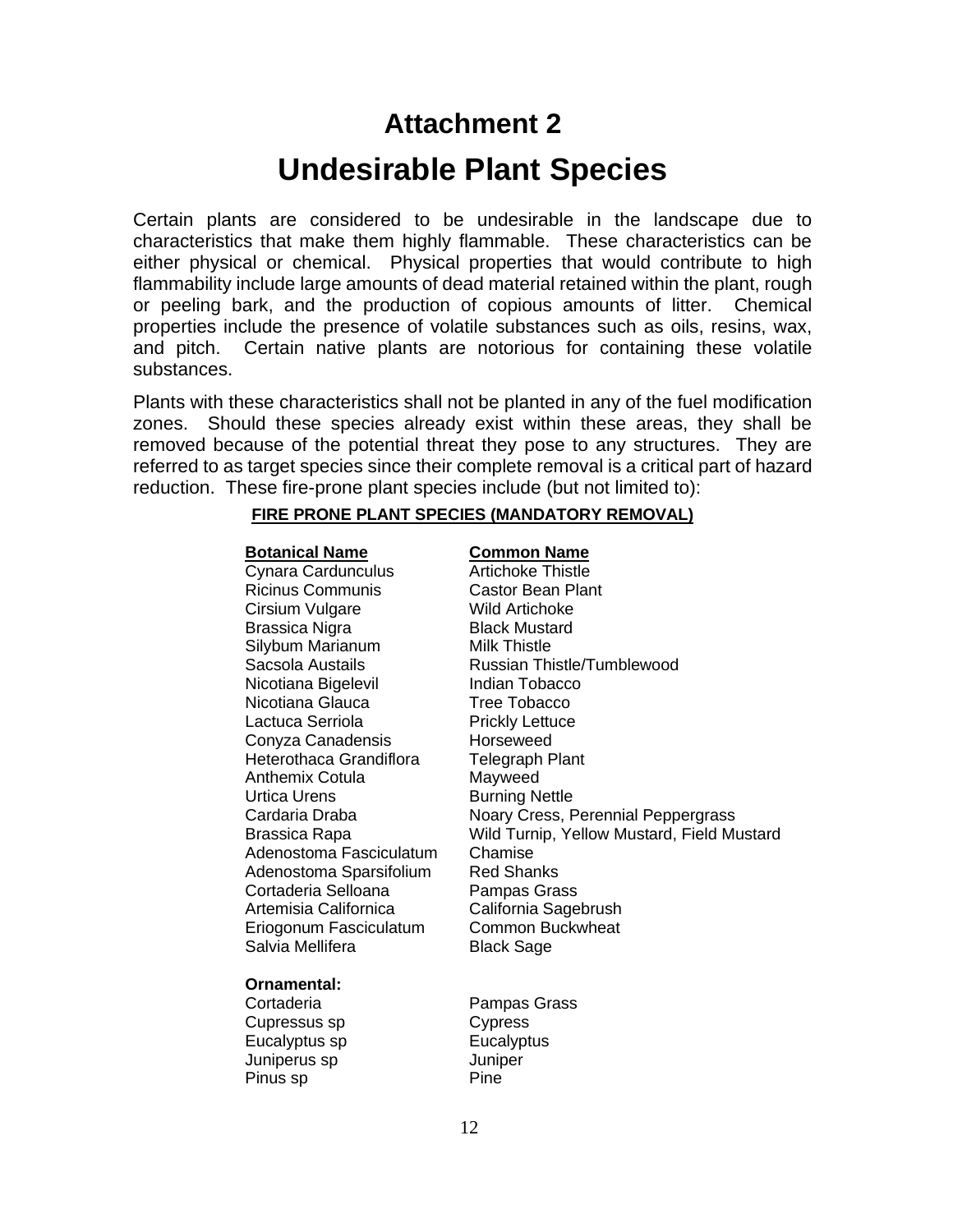### **Attachment 3**

## **Colton Approved Plant List**

## **Shrubs:**

### **Botanical Name Common Name Plant Form**

| Abelia x grandiflora                 | Glossy Abelia<br><b>Flowering Maple/Chinese</b> | Shrub |
|--------------------------------------|-------------------------------------------------|-------|
| Abutilon hybridum                    | Lantern                                         | Shrub |
| Acacia redolens                      | <b>Desert Carpet</b>                            | Shrub |
| Acanthus mollis                      | Bear's Breech                                   | Shrub |
| Acer Macrophyllum                    | <b>Big Maple Leaf</b>                           | Tree  |
| Achillea millefolium                 | <b>Common Yarrow</b>                            | Shrub |
| Achillea tomentosa                   | <b>Wooly Yarrow</b>                             | Shrub |
| Agapanthus species                   | Lily-Of-The-Nile                                | Shrub |
| Alocasia macrorrhiza                 | Elephant's Ear                                  | Shrub |
| Aloe arborescens                     | <b>Tree Aloe</b>                                | Shrub |
| Alogyne huegeii                      | <b>Blue Hibiscus</b>                            | Shrub |
| Ambrosia chammissonis                | Beach Bur-Sage                                  | Shrub |
| Amorpha fruticosa                    | Western False Indigobush                        | Shrub |
| Anigozanthus flavidus                | Kangaroo Paw                                    | Shrub |
| Antirrhinum nuttalianum ssp.         | No common name                                  | Shrub |
| Arctostaphylos glandulosa ssp.       | Eastwood Manzanita                              | Shrub |
| Arctostaphylos hookeri               | Monterey Carpet Manzanita                       | Shrub |
| Arctostaphylos oungens               | No common name                                  | Shrub |
| Arctostaphylos refugioensis          | Refugio Manzanita                               | Shrub |
| Arctostaphylos x 'Greensphere'       | Greenshere Manzanita                            | Shrub |
| Artemisia pycnocephala               | <b>Beach Sagewort</b>                           | Shrub |
| Atriplex canescens                   | Four-wing Saltbush                              | Shrub |
| Atriplex lentiformis ssp. breweri    | <b>Brewer Saltbush</b>                          | Shrub |
| Baccharis emoyi                      | <b>Emory Baccharis</b>                          | Shrub |
| Bacharis pilularis ssp. Consanguinea | <b>Chaparral Bloom</b>                          | Shrub |
| Baccharis salicifolia                | Mulefat                                         | Shrub |
| Begonia species                      | Begonia                                         | Shrub |
| Berberis thunbergii                  | Japanese Barberry                               | Shrub |
| Bergenia crassifolia                 | Winter Blooming Bergenia                        | Shrub |
| Bougainvillea spectabilis            | Bougainvillea                                   | Shrub |
| Brickellia californica               | No common name                                  | Shrub |
| Buddleja davidii                     | <b>Buttergly Bush</b>                           | Shrub |
| Buxus microphylla japonica           | Japanese Boxwood                                | Shrub |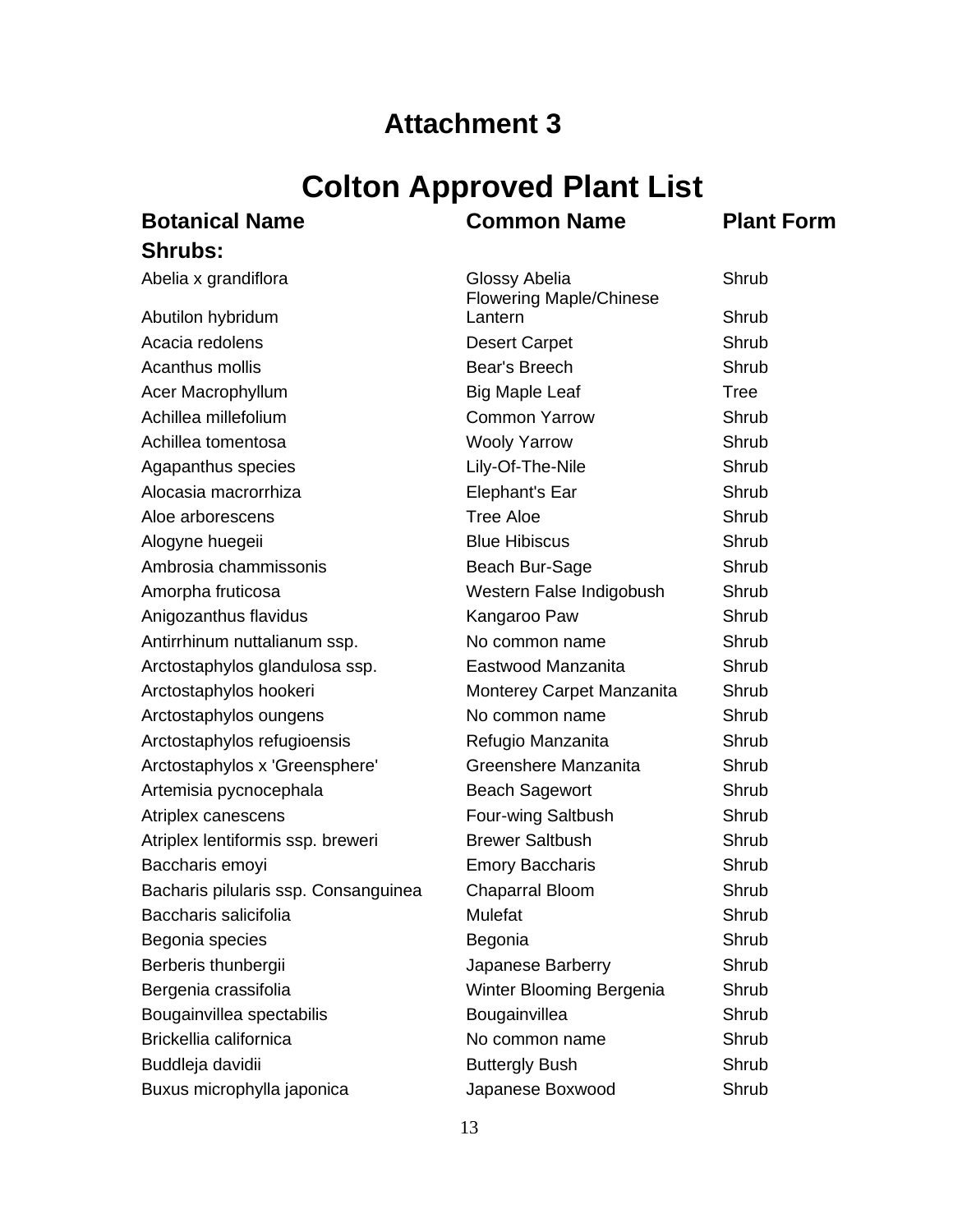Caesalpinia gilliesii accessor and Bird of Paradise Bush Shrub Calliandra californica Baja Fairy Duster Shrub Callistemon cutrunus'compacta' Bottlebrush Shrub Calycanthus occidentalis Spice Bush Shrub Camissonia cheiranthifiloa **Beach evening primrose** Shrub

Carpenteria califonica Bush Anemone Shrub Cassia (Senna) artemisiodes Feathery Cassia Shrub Ceanothus gloriosus 'Point Reyes' Point reyes ceanothus Shrub Ceanothus griseus 'Louis Edmunds' Louis edmunds ceanothus Shrub Ceanothus griseus var. horizontalis Carmel creeper ceanothus Shrub Ceanothus griseus var. horizontalis Yankee Point ceanothus Shrub Ceanothus megarcarpus Big pod ceanothus Shrub Ceanothus prostratus The Squaw carpet ceanothus Shrub Ceanothus spinosus Green Bark ceanothus Shrub Ceanothus verrucosus Wart-stem ceanothu Shrub

Cerastium tomentosum Snow-in-summer Cercis occidentalis Western Redbud Shrub/Tree Choisya ternata Mexican Orange Shrub Cistus hybridus White Rockrose Shrub Cistus incanus No common name Shrub Cistus incanus ssp. Corsicus No common name Shrub Cistus salviifolius Sageleaf Rockrose Shrub Cistus x purpureus Orchid Rockrose Shrub Clivia miniata Clivia Shrub Cneoridium dumosum Bushrue Shrub Colocasia esculenta (caladium) Talo, Elephant's Ear Shrub Comarostaphylis diversifolia Summer Holly Shrub Convolvulus cneorum **Bush Morning Glory** Shrub

Coprosma pumila Prostrate Coprosma Shrub Cotoneaster buxifolius No common name Shub Cotoneaster aprneyi **no common name** Shrub Cotyledon species **No common name** Shrub Crassula ovata Jade Tree Shrub Cuphea hyssopifolia etter and the False Heather Shrub Shrub Cyrtomium falcatum **Example 3** Holly Fern Shrub Dasylirion longissimum **Mexican Grass Tree** Shrub

Carissa macrocarpa Green carpet natal plum

Coprosma kirkii Creeping Coprosma

**Ground** cover/shrub **Ground** cover/Shrub Ground Cover/Shrub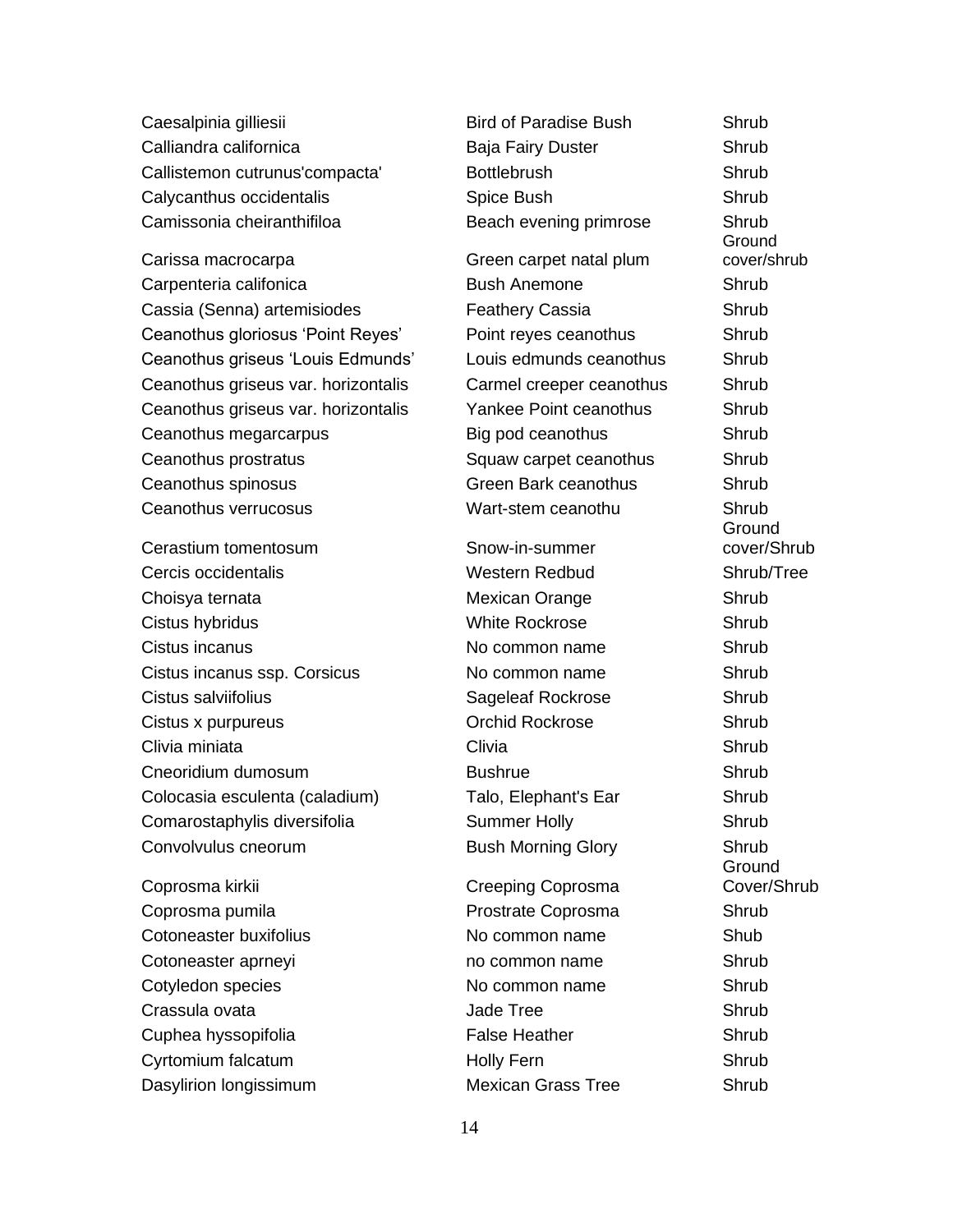| Dendromecon rigida                                  | Bush poppy                    | Shrub                 |
|-----------------------------------------------------|-------------------------------|-----------------------|
| Dichelostemma capitatum                             | <b>Blue Dicks</b>             | Shrub                 |
| Dietes bicolor                                      | Fortnight Lily, African Iris  | Shrub                 |
| Dietes iridiodies                                   | Fortnight Lily, African Iris  | Shrub                 |
| Distinctis buccinatoria                             | <b>Blood-Red Trumpet Vine</b> | Shrub                 |
| Dodonaea viscosa                                    | <b>Hopseed Bush</b>           | Shrub                 |
| Elaeagnus pungens                                   | Silverberry                   | Shrub                 |
| Encelia californica<br>Epilobium canum [Zauschneria | California Encelia            | Shrub                 |
| californica]                                        | Hoary California Fuschia      | Shrub                 |
| Eriodictycon crassifolium                           | <b>Thuck Leaf Yerba Santa</b> | Shrub                 |
| Eriodictycon trichocalyx                            | Yerba Santa                   | Shrub                 |
| Eriophyllum confertiflorum                          | No common name                | Shrub                 |
| Escallonia species                                  | Several varieties             | Shrub                 |
| Eschscholzia californica                            | California Poppy              | Shrub                 |
| Eschscholzia mexicana                               | <b>Mexican Poppy</b>          | Shrub                 |
| Euphorbia species                                   | Varies                        | Shrub                 |
| Euryops perctinatus                                 | <b>NCN</b>                    | Shrub                 |
| Fatsia japonica                                     | Japanese Aralia               | Shrub                 |
| Feijoa sellowiana                                   | Pineapple Guava               | Shrub/Tree            |
| Fouquieria splendens                                | Ocotillo                      | Shrub                 |
| Fremontondendron californicum                       | California Flannelbush        | Shrub                 |
| Galvezia speciosa                                   | <b>Bush Snapdragon</b>        | Shrub                 |
| Gardenia augusta (jasminoides)                      | Gardenia                      | Shrub                 |
| Garrya ellipta                                      | Silktassel                    | Shrub                 |
| Gillia capitata                                     | Globe Gilia                   | Shrub                 |
| Gilia leptantha                                     | Showy Gilia                   | Shrub                 |
| Gilia tricolor                                      | <b>Bird's Eyes</b>            | Shrub                 |
| Grevillea special & cultivars                       | Grevillea                     | Shrub                 |
| Grewia occidentalis                                 | <b>Starflower</b>             | Shrub                 |
| Hakea suaveolens                                    | Sweet Jalea                   | Shrub                 |
| Hardenbergia comptoniana                            | <b>Lilac Vine</b>             | Shrub                 |
| Hebe species & cultivars                            | Hebe                          | Shrub                 |
| Heliathemum muutabile                               | Sunrose                       | Ground<br>Cover/Shrub |
| Helianthemum scoparium                              | <b>Rush Rose</b>              | Shrub                 |
| Helictotruchon sempervirens                         | <b>Blue Oat Grass</b>         | Shrub                 |
| Hemerocallis hybrids                                | Daylily                       | Shrub                 |
| Hesperaloe parviflora                               | <b>Red Yucca</b>              | Shrub                 |
| Heteromeles arbutifolia                             | Toyon                         | Shrub                 |
| Heuchera species                                    | <b>Coral Bells</b>            | Shrub                 |
|                                                     |                               |                       |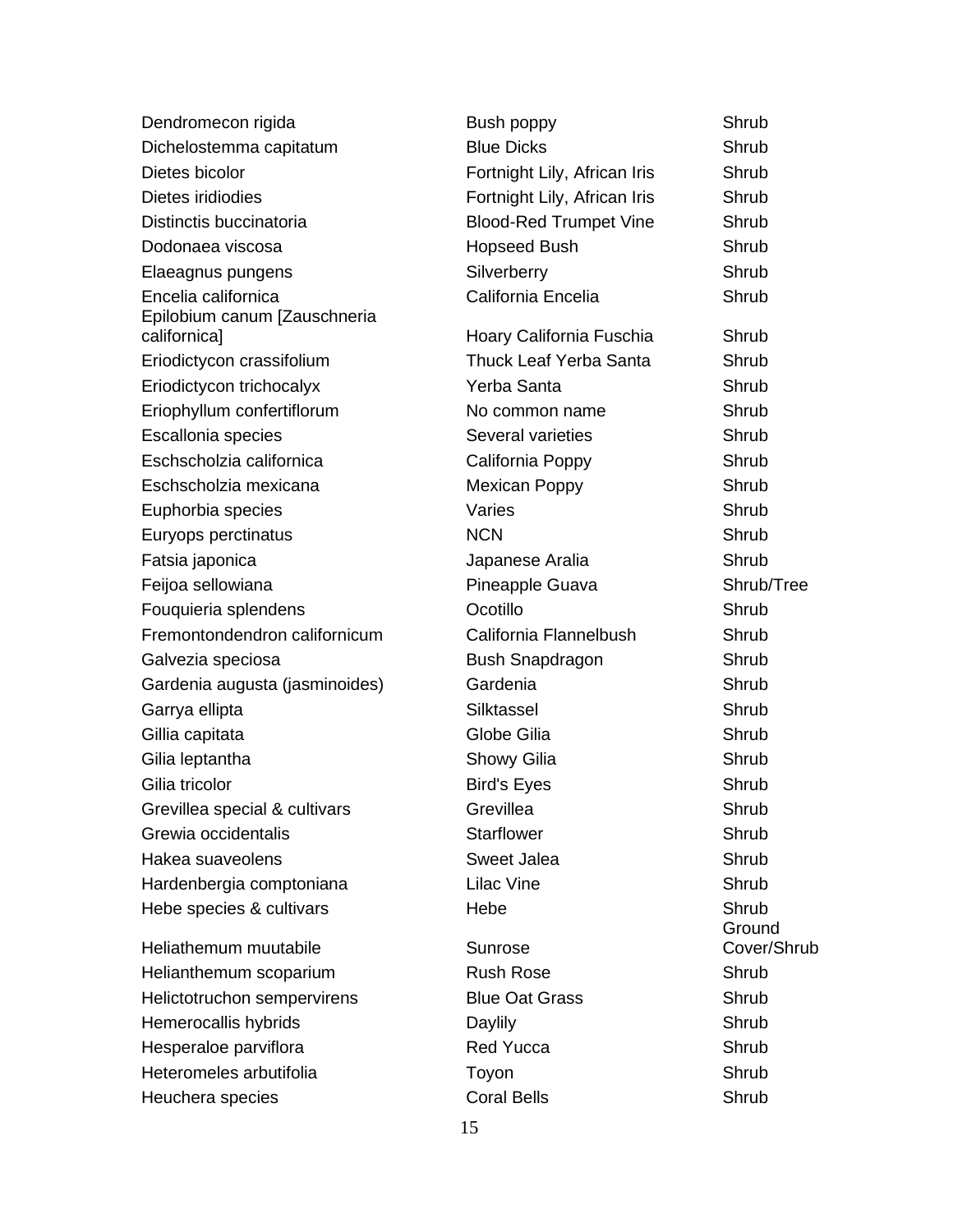| Hibiscus rose-sinensis                | <b>Chinese Hibiscus</b>                                   | Shrub |
|---------------------------------------|-----------------------------------------------------------|-------|
| Hypericum calycimum                   | Aaron's Beard                                             | Shrub |
| Illex species                         | Holly                                                     | Shrub |
| Iris species & varieties/cultivars    | <b>Bearded Iris</b>                                       | Shrub |
| Isocoma menziesii                     | <b>Coastal Goldenbush</b>                                 | Shrub |
| Isomeris arborea                      | Bladderpod                                                | Shrub |
| Juncus acutus                         | Spiny Rush                                                | Shrub |
| Justicia brandegeeana                 | Shrimp Plant                                              | Shrub |
| Keckiella antirrhinoides              | <b>Yellow Bush Penstemon</b>                              | Shrub |
| Keckiella cordifolia                  | <b>Heart Leaved Penstemon</b><br><b>Blue Stemmed Bush</b> | Shrub |
| Keckiella ternata                     | Penstemon                                                 | Shrub |
| Kniphofia uvaria                      | <b>Red Hot Poker</b>                                      | Shrub |
| Lantana camara cultivars              | <b>Yellow Sage</b>                                        | Shrub |
| Lantana montevidensis                 | <b>Trailiing Lantana</b>                                  | Shrub |
| Larrea tridentata                     | <b>Creosote Bush</b>                                      | Shrub |
| Lavandula dentata                     | <b>French Lavender</b>                                    | Shrub |
| Lavatera assurgentiflora              | <b>California Tree Mallow</b>                             | Shrub |
| Leptospermum laevigatum               | <b>Australian Tea Tree</b>                                | Shrub |
| Leonotis leonurus                     | Lion's Tail                                               | Shrub |
| Leucophyllum frutescens               | <b>Texas Ranger</b>                                       | Shrub |
| Ligustrum japonicum                   | <b>Texas privet</b>                                       | Shrub |
| Limonium perezii                      | Sea Lavender                                              | Shrub |
| Lirope muscari                        | <b>Big Blue Lily Turf</b>                                 | Shrub |
| Lobelia laxiflora                     | Mexican Bush Lobelia                                      | Shrub |
| Lonicera japonica 'Halliana           | Hall's Japanese Honeysuckle                               | Shrub |
| Lotus hermannii                       | Northern Wooly Lotus                                      | Shrub |
| Lonicera subspicata                   | Wild Honeysuckle                                          | Shrub |
| Lotus scoparius                       | Deerweed<br>Golden Abundance Oregon                       | Shrub |
| Mahonia aquifolium 'Golden Abundance' | Grape                                                     | Shrub |
| Mahonia nevenii                       | Nevin Mahonia                                             | Shrub |
| Malacothamnus fasciculatus            | <b>Chapparal Mallow</b>                                   | Shrub |
| Malva species                         | Mallow                                                    | Shrub |
| Melaleuca nesophila                   | <b>Pink Melaleuca</b>                                     | Shrub |
| Mimulus species                       | Monkeyflower                                              | Shrub |
| Mirabilis californica                 | Wishbone Bush                                             | Shrub |
| Muhlenbergia rigens                   | Deer Grass                                                | Shrub |
| Myrica californica                    | Pacific Wax Myrtle                                        | Shrub |
| Myoporum debile                       | No common name                                            | Shrub |
| Myoporum insulare                     | Boobyalla                                                 | Shrub |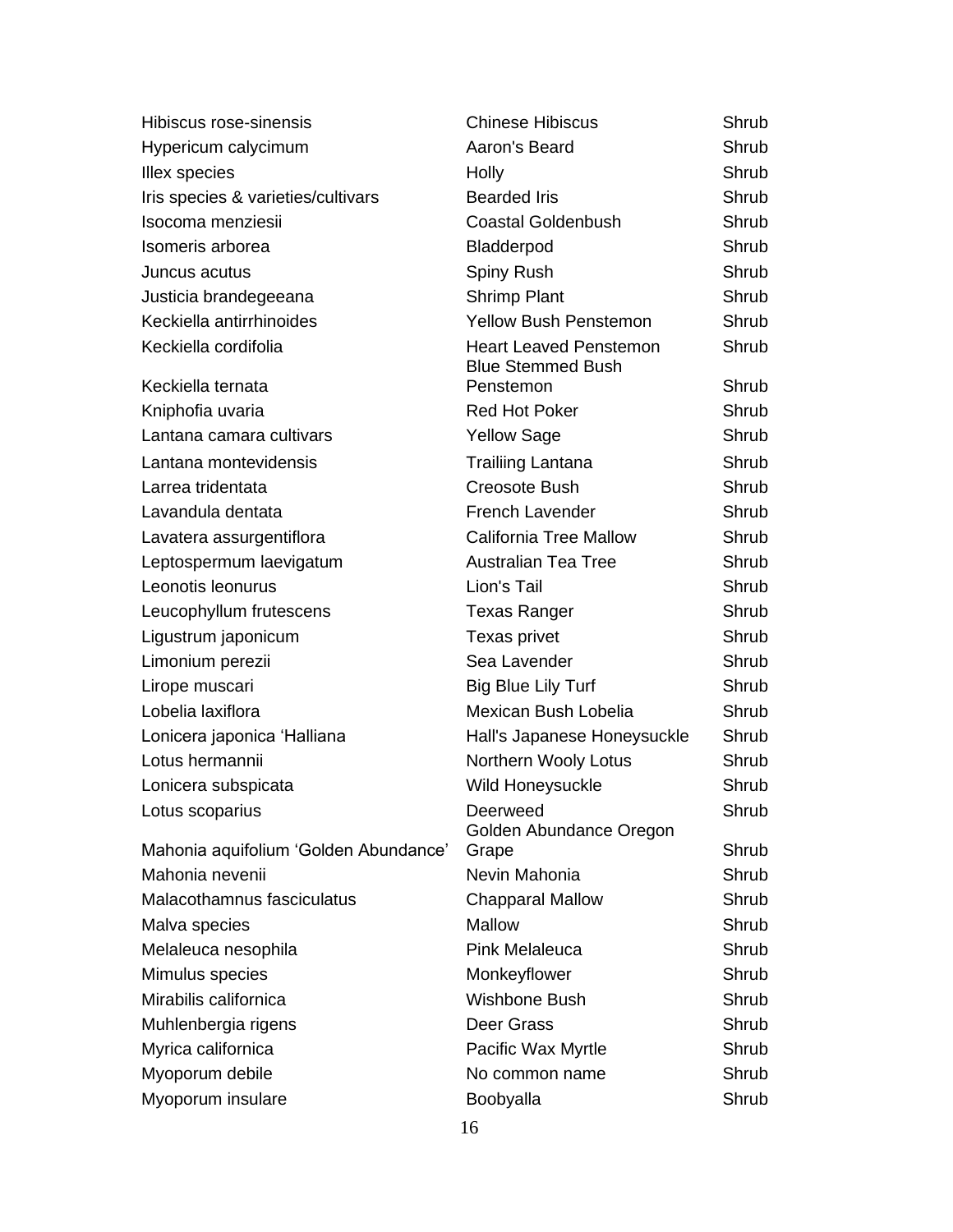| Myrsine africana                  | African Boxwood                                            | Shrub      |
|-----------------------------------|------------------------------------------------------------|------------|
| Myrtus communis 'compacta'        | <b>Dwarf Myrtle</b>                                        | Shrub      |
| Nandina domestica                 | Heavenly Bamboo                                            | Shrub      |
| <b>Nerium Oleander</b>            | Oleander                                                   | Shrub      |
| Nolina cismontana                 | Chapparal Nolina                                           | Shrub      |
| Nolina species                    | <b>Mexican Grasstree</b>                                   | Shrub      |
| Oenothera hookeri                 | California Evening Primrose                                | Shrub      |
| Oenothera speciosa                | <b>Show Evening Primrose</b>                               | Shrub      |
| Opuntia littoralis                | <b>Prickly Pear</b>                                        | Shrub      |
| Opuntia oricola                   | <b>Oracle Cactus</b>                                       | Shrub      |
| Opuntia prolifera                 | Coast Cholla                                               | Shrub      |
| Osmanthus fragrans                | <b>Sweet Olive</b>                                         | Shrub      |
| Penstemon species                 | <b>Beard Tongue</b>                                        | Shrub      |
| Phlomis fruticosa                 | Jerusalem Sage                                             | Shrub      |
| Photinia fraseria                 | No common name                                             | Shrub      |
| Phormium tenax                    | <b>New Zealand Flax</b>                                    | Shrub      |
| Plumbago auritulata               | Plumbago Cape                                              | Shrub      |
| Portulacaria afra                 | Elephant's Food                                            | Shrub      |
| Potentilla glandulosa             | <b>Sticky Cinquefoil</b>                                   | Shrub      |
| Prunus caroliniana                | Carolina Cherry Laurel                                     | Shrub/Tree |
| Prunus ilicifolia ssp. Ilicifolia | <b>Holly Leafed Cherry</b>                                 | Shrub      |
| Prunus Iyonii                     | Catalina Cherry                                            | Shrub/Tree |
| Punica granatum                   | Pomegranate                                                | Shrub/Tree |
| Puya species                      | Puya                                                       | Shrub/Tree |
| Pyracantha species                | Firethorn                                                  | Shrub      |
| Quercus berberdifolia             | California Scrub Oak                                       | Shrub      |
| Quercus dumosa                    | <b>Coastal Scrub Oak</b>                                   | Shrub      |
| Rhamnus alaternus                 | Italian Buckthorn                                          | Shrub      |
| Rhamnus californica               | California Coffee Berry                                    | Shrub      |
| Rhamnus crocea                    | Redberry                                                   | Shrub      |
| Rhamnus crocea ssp. Ilicifolia    | <b>Hollyleaf Redberry</b>                                  | Shrub      |
| Rhaphiolepis species              | Indian Hawthorne                                           | Shrub      |
| Rhus integrifolia                 | Lemonade Berry                                             | Shrub      |
| Rhus ovata                        | Sugarbush                                                  | Shrub      |
| Ribes aureum                      | <b>Golden Currant</b>                                      | Shrub      |
| Ribes indecorum                   | <b>White Flowering Currant</b><br><b>Fuschia Flowering</b> | Shrub      |
| Ribes speciosum                   | Goosebberry                                                | Shrub      |
| Ribes viburnifolium               | Evergreen currant                                          | Shrub      |
| Romneya coulteri                  | Matilija Poppy                                             | Shrub      |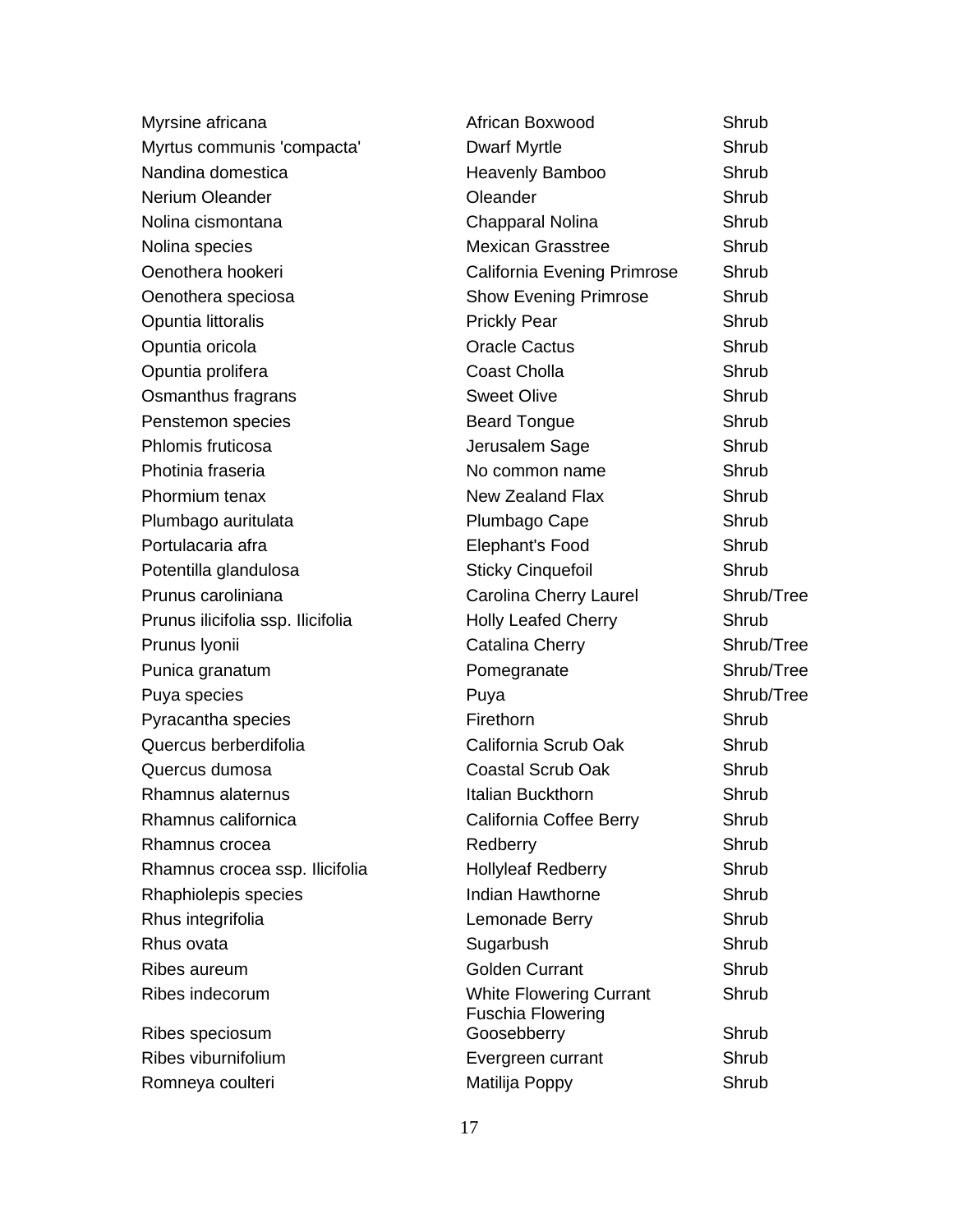| Romneya coulteri 'White Cloud'   | White Cloud Matilija Poppy    | Shrub                   |
|----------------------------------|-------------------------------|-------------------------|
| Rosa species                     | Rose                          | Shrub                   |
| Rosmarinus officinalis           | Rosemary                      | Shrub                   |
| Salvia greggii                   | <b>Autums Sage</b>            | Shrub                   |
| Santolina virens                 | <b>Green Lavender Cotton</b>  | Shrub                   |
| Satureja chandleri               | San Migueal Savory            | Shrub                   |
| Scirpis scutus                   | <b>Hard Stem Bulrush</b>      | Shrub                   |
| Scirpus californicus             | California Bulrush            | Shrub                   |
| Simmondsia chinensis             | Jojoba                        | Shrub                   |
| Solanum douglasii                | Douglas Nightshade            | Shrub                   |
| Solanum xantii                   | Purple Nightshade             | Shrub                   |
| Strelitzia nicolai               | <b>Giant Bird of Paradise</b> | Shrub                   |
| Strelitzia reginae               | <b>Bird of Paradise</b>       | Shrub                   |
| Symphoricarpos mollis            | <b>Creeping Snowberry</b>     | Shrub                   |
| Tecoma stans (Stenolobium stans) | <b>Yellow Bells</b>           | <b>Shrub/Small Tree</b> |
| Tibouchina urvilleana            | <b>Princess Flower</b>        | Shrub                   |
| Trachelospermum jasminoides      | <b>Star Jasmine</b>           | Shrub                   |
| <b>Trichosstems lanatum</b>      | <b>Woolly Blue Curls</b>      | Shrub                   |
| Tulbaghia violacea               | <b>Society Garlic</b>         | Shrub                   |
| V erbena lasiostachys            | <b>Western Vervain</b>        | Shrub                   |
| Viburnum species                 | Viburnum                      | Shrub                   |
| Vitis girdiana                   | Desert Wild Grape             | Shrub                   |
| Westringia fruticosa             | No common name                | Shrub                   |
| Xannithorrhoea species           | <b>Grass Tree</b>             | Shrub                   |
| Xylosma congestum                | Shiny Xylosma                 | Shrub                   |
| <b>Yucca Species</b>             | Yucca                         | Shrub                   |
| Yucca whipplei                   | Yucca                         | Shrub                   |
| Zantedeschia aethiopica          | Calla Lilly                   | Shrub                   |
| Zoysia tenuifolia                | <b>Korean Grass</b>           | <b>Ground Cover</b>     |

### **Trees:**

| Acer Macrophyllum               | <b>Big Maple Leaf</b>     | Tree |
|---------------------------------|---------------------------|------|
| Aesculus californica            | California Buckeye        | Tree |
| Agonis flexuosa                 | <b>Peppermint Tree</b>    | Tree |
| Albizia julibrissin             | <b>Silk Tree</b>          | Tree |
| Alnus cordata                   | <b>Italian Alder</b>      | Tree |
| Alnus rhombifolia               | <b>White Alder</b>        | Tree |
| Bauhinia variegata              | <b>Purple Orchid Tree</b> | Tree |
| Betula pendula                  | European White Birch      | Tree |
| <b>Brachychiton acerifolius</b> | <b>Flame Tree</b>         | Tree |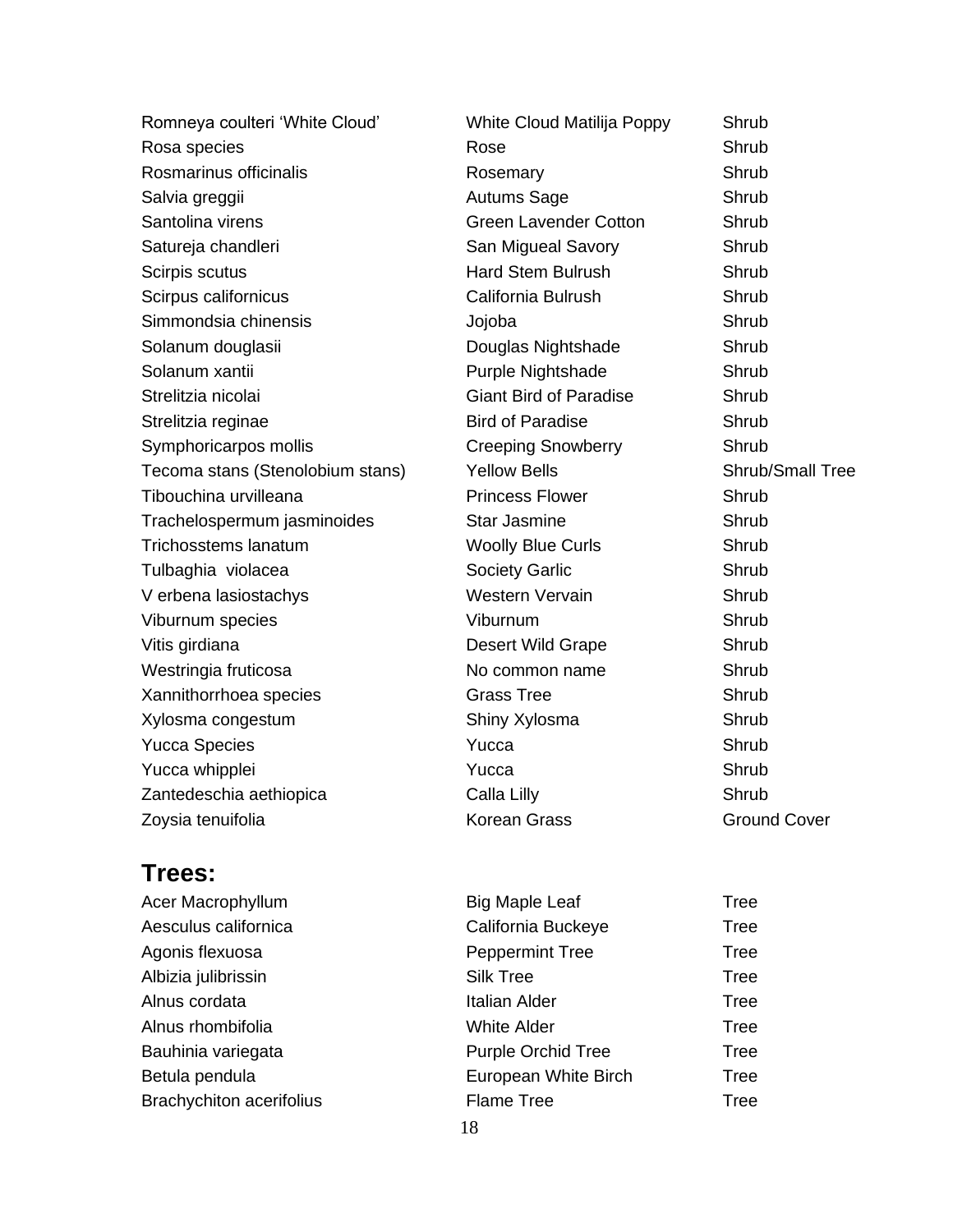| Calocedrus decurrens              | <b>Incense Cedar</b>          | <b>Tree</b> |
|-----------------------------------|-------------------------------|-------------|
| Calodrebdum capense               | <b>Cape Chestnut</b>          | <b>Tree</b> |
| Carya illinoinensis               | Pecan                         | <b>Tree</b> |
| Cendrus deodara                   | Deodar Cedar                  | <b>Tree</b> |
| Ceratonia siliqua                 | Carob                         | <b>Tree</b> |
| Cerciddium floridum               | <b>Blue Palo Verde</b>        | <b>Tree</b> |
| Cercis occidentalis               | <b>Western Redbud</b>         | Shrub/Tree  |
| Chilopsis linearis                | <b>Desert Willow</b>          | <b>Tree</b> |
| Chilonanthus retusus              | <b>Chinese Fringe Tree</b>    | <b>Tree</b> |
| Chitalpa X tashkentensis          | Chitalpa                      | <b>Tree</b> |
| Choisya ternata                   | Mexican Orange                | Shrub       |
| Cinnamomum camphora               | <b>Camphor Tree</b>           | <b>Tree</b> |
| <b>Cocculus laurifolius</b>       | <b>Laurel Leaf Snail Seed</b> | <b>Tree</b> |
| Cordyline australis               | Giant Dracaena                | <b>Tree</b> |
| Cupressus macrocarpa              | <b>Monterey Cypress</b>       | <b>Tree</b> |
| Cyathea cooperi                   | <b>Australian Tree Fern</b>   | <b>Tree</b> |
| Dicksonia antarctica              | <b>Tazmanian Tree Fern</b>    | <b>Tree</b> |
| Dracaena draco                    | Dragon Tree                   | <b>Tree</b> |
| Eriobotrya japonica               | Loquat                        | <b>Tree</b> |
| Erythrina species                 | <b>Coral Tree</b>             | <b>Tree</b> |
| Feijoa sellowiana                 | Pineapple Guava               | Shrub/Tree  |
| Ficus species                     | Fig                           | <b>Tree</b> |
| Fraxinus augustifolia             | Raywood Ash                   | <b>Tree</b> |
| Geijera parviflora                | <b>Australian Willow</b>      | <b>Tree</b> |
| Ginkgo biloba                     | <b>Maidenhair Tree</b>        | <b>Tree</b> |
| Gleditisia triacanthos            | Honey Locust                  | <b>Tree</b> |
| Hymenosporum flavum               | <b>Sweetshade Tree</b>        | <b>Tree</b> |
| Jacaranda mimosifolia             | Jacaranda                     | <b>Tree</b> |
| Juglans californica               | California Black Walnut       | Tree        |
| Koelreuteria bipinnata            | <b>Chinese Flame Tree</b>     | <b>Tree</b> |
| Lagerstroemia indica              | <b>Crape Myrtle</b>           | <b>Tree</b> |
| Lagunaria patersonii              | <b>Primrose Tree</b>          | <b>Tree</b> |
| Laurus nobilis                    | <b>Sweet Bay</b>              | Tree        |
| Liquidambar styraciflua           | <b>American Sweet Gum</b>     | <b>Tree</b> |
| Liriodendron tulipfera            | <b>Tulip Tree</b>             | <b>Tree</b> |
| Lithocarpus densiflorus           | <b>Tanbark Oak</b>            | Tree        |
| Lophostemon (Tristania) confertus | <b>Brisbane Box</b>           | <b>Tree</b> |
| Lyonothamnus floribundus          | Fernleaf Ironwood             | <b>Tree</b> |
| Macadamia integrifolia            | Macadamia Nut                 | Tree        |
| Magnolia grandiflora              | Southern Magnolia             | <b>Tree</b> |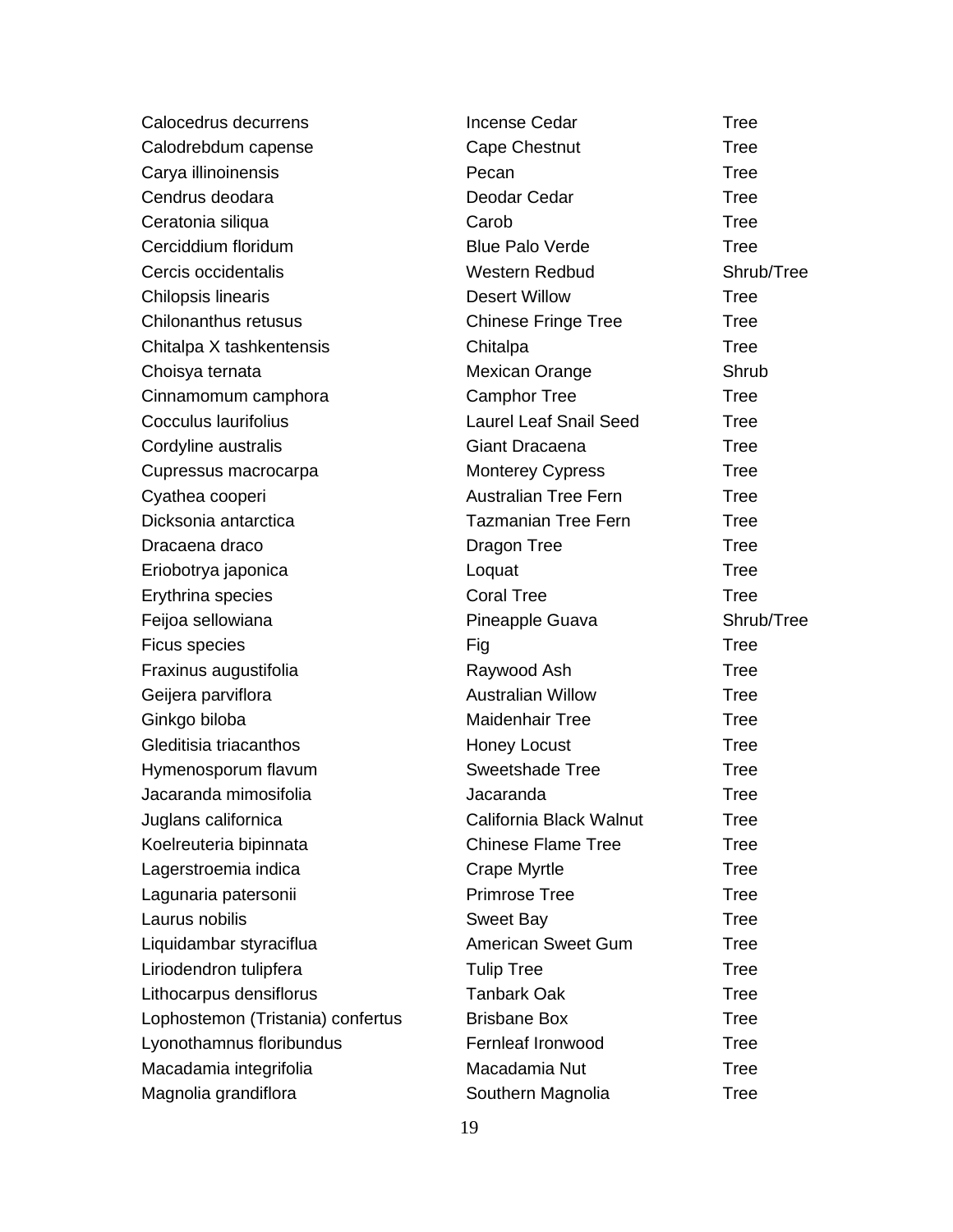| Maytenus boaria                  | <b>Mayten Tree</b>                | <b>Tree</b>      |
|----------------------------------|-----------------------------------|------------------|
| Metasequoia glyptostroboides     | Dawn Redwood                      | <b>Tree</b>      |
| Metrosideros excelsus            | <b>New Zealand Christmas Tree</b> | <b>Tree</b>      |
| Morus alba                       | <b>White Mulberry</b>             | <b>Tree</b>      |
| Olea europaea                    | Olive- Fruitless varieties only   | <b>Tree</b>      |
| Parkinsonia aculeata             | Mexican Palo Verde                | <b>Tree</b>      |
| Pistacia chinesis                | <b>Chinese Pistache</b>           | Tree             |
| Pittosporum undulatum            | <b>Victorian Box</b>              | <b>Tree</b>      |
| Plantanus racemosa               | California Sycamore               | <b>Tree</b>      |
| Popolus fremontii                | <b>Western Cottonwood</b>         | <b>Tree</b>      |
| Prunus caroliniana               | Carolina Cherry Laurel            | Shrub/Tree       |
| Prunus Iyonii                    | Catalina Cherry                   | Shrub/Tree       |
| Punica granatum                  | Pomegranate                       | Shrub/Tree       |
| Puya species                     | Puya                              | Shrub/Tree       |
| Pyrus calleryana & cultivars     | <b>Ornamental Pear</b>            | <b>Tree</b>      |
| Quercus agrifolia                | <b>Coast Live Oak</b>             | <b>Tree</b>      |
| Quercus engelmannii              | Engelmann Oak                     | <b>Tree</b>      |
| Quercus suber                    | <b>Cork Oak</b>                   | <b>Tree</b>      |
| Rhus lancea                      | African Sumac                     | <b>Tree</b>      |
| Robinia ambigua                  | Locust                            | <b>Tree</b>      |
| Sambucus mexicana                | <b>Mexican Elderberry</b>         | <b>Tree</b>      |
| Sapium sebiferum                 | <b>Chinese Tallow Tree</b>        | <b>Tree</b>      |
| Schefflera actinophylla          | Queensland Unbrella Tree          | <b>Tree</b>      |
| Sophora japonica                 | Japanese Pagoda Tree              | <b>Tree</b>      |
| Stenicarpus sinuatus             | <b>Firewheel Tree</b>             | <b>Tree</b>      |
| Tabeuia chrysotricha             | <b>Golden Trumpet Tree</b>        | <b>Tree</b>      |
| Taxodium mucronatum              | Montezuma Cypress                 | <b>Tree</b>      |
| Tecoma stans (Stenolobium stans) | <b>Yellow Bells</b>               | Shrub/Small Tree |
| Tipuana tipu                     | <b>Tipu Tree</b>                  | <b>Tree</b>      |
| Umbellularia californica         | California Laurel                 | <b>Tree</b>      |
| Zelkova serrata                  | Sawleaf Zelkova                   | <b>Tree</b>      |
| Ziziphus jujuba                  | Chinese Jujube                    | <b>Tree</b>      |
|                                  |                                   |                  |

### **Ground Covers:**

- Aeonium simsii **No common name** Ground Cover Agave attenuata and Century Plant Century Plant Ground Cover Agave shawii **Shaw's Century Plant** Ground Cover Agave victoriae-reginae **No common name** Ground Cover
- Aeonium decorum **Aeonium** Aeonium Aeonium **Aeonium** Ground Cover Ajuga reptans **Carpet Bugle** Carpet Bugle Ground Cover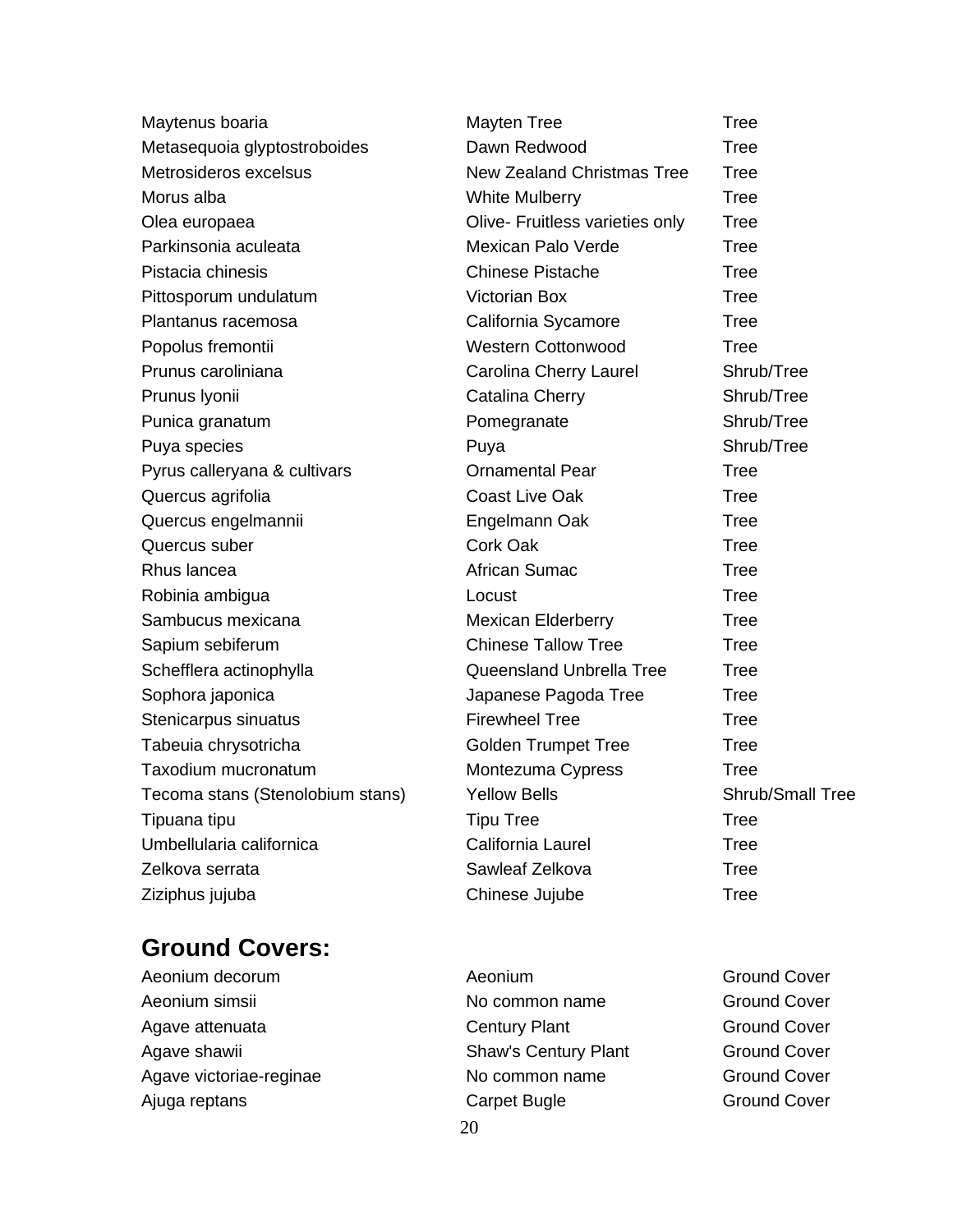Aloe brevifoli **No common name** Ground Cover Aloe Vera **Medicinal Aloe** Ground Cover Aptenia cordifolia **Apple Aptenia** Ground Cover Arbutus unedo Strawberry tree Ground Cover Arctostaphylos 'Pacific Mist' Pacific Mist Manzanita Ground Cover Arctostaphylos edmundsii and Little Sur Manzanita Ground Cover Arctostaphylos uva-ursi **Bearberry** Bearberry **Ground Cover** Artemisia caucasica Caucasian Artesmisia Ground Cover Baccharis pilularis var. pilularis Twin peaks #2 Ground Cover Baileya Multiradiata Desert Marigold Ground Cover Carpobrotus chilensis Sea Fig Ice Plant Ground Cover Ceanothus griseus horizontalis **South American** Yankee Point **Ground Cover** Ground Cover

Cerastium tomentosum states and Snow-in-summer Cercocarpus betuloides Mountain Mahogany Ground Cover Chrysanthemum leucanthemum CXeye Daisy Chrysanthemum Cover Clarkia bottae **Showy Fairwell to Spring Ground Cover** Showy Fairwell to Spring Ground Cover Collinsia heterophyllia Chinese Houses Ground Cover

Coprosma kirkii Creeping Coprosma Coreopsis californica California Coreopsis Coreopsis Coreopsis Coreopsis Coreopsis Coreopsis Coreopsis Coreopsis Coreopsis lanceolata Coreopis Ground Cover Corea pulchella **Australian Fuscia** Ground Cover

Cotoneaster congestus 'Likiang' Likiang Cotoneaster Crassula lactea No common name Ground Cover Crassula multicava No common name Ground Cover Crassula tetragona No common name Ground Cover Croton californicus California Croton Ground Cover Dalea Greggii **National Cover** Trailing Indigo Bush Ground Cover Delosperma 'alba' White trailing Ice Plant Ground Cover Drosanthemum floribundum Rosea Ice Plant Ground Cover Drosanthemum hispidum No common name Ground Cover Drosanthemum speciosus **Dewflower** Dewflower Ground Cover Duchesnea Indica **Indian Mock Strawberry** Ground Cover Dudleya lanceolata Lance-leaved Dudleya Ground Cover Dudleya pulverulenta Chalk Dudleya Ground Cover Dymondia Margaretae No common name Ground Cover Enogonum giganteum St. Catherine's Lace Ground Cover Eriastrum Sapphirinum **Mojave Wooly Star** Ground Cover

Aloe aristata No common name Ground Cover

Ground cover/Shrub **Ground** Cover/Shrub **Ground** Cover/Shrub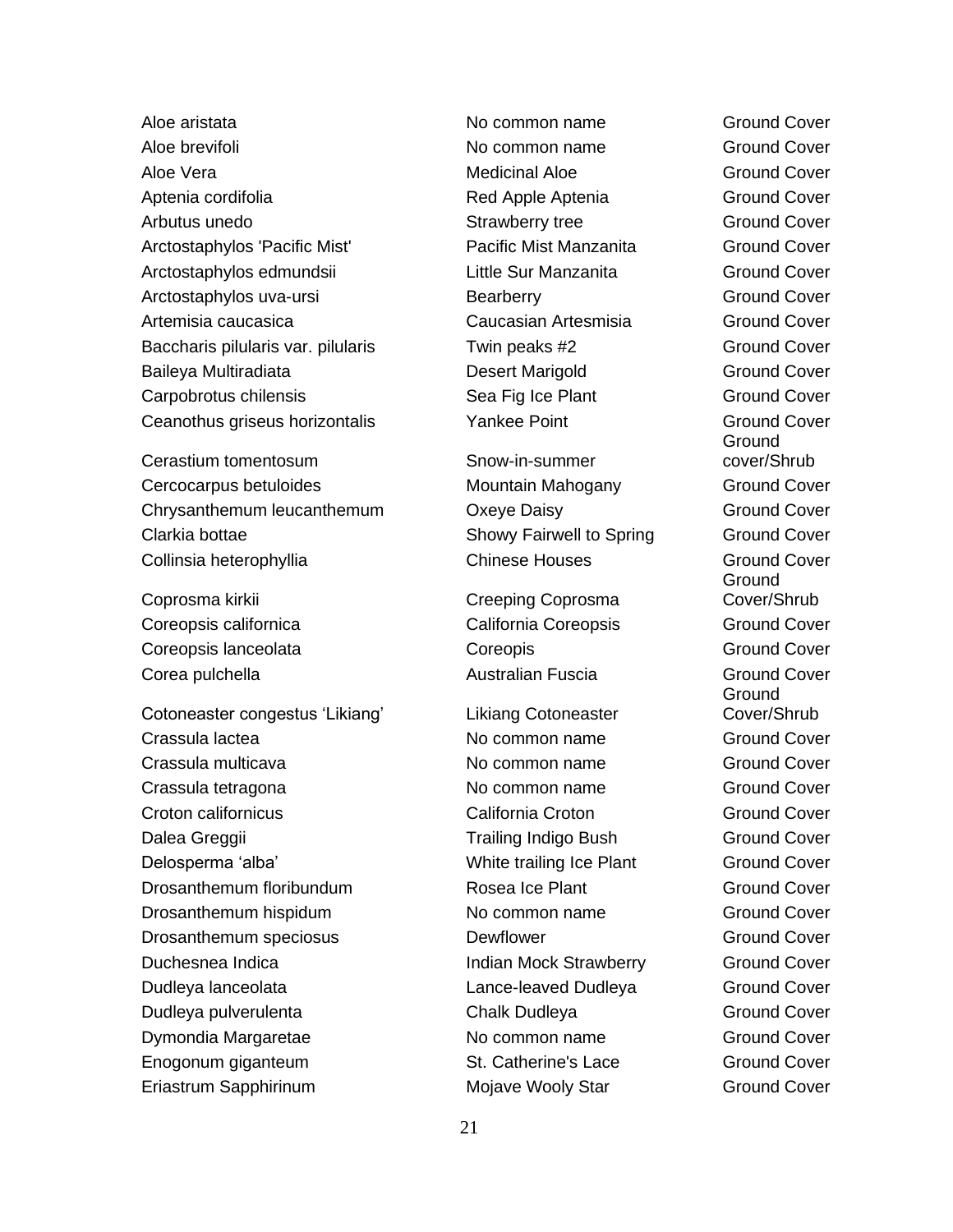Erigeron Glaucus Seaside Daisy Ground Cover

Fragaria chiloensis Frankenia salina Alkali Health Ground Cover Gaillardia x grandiflora **Blanketflower** Blanketflower Ground Cover Gazania hybrids **South African Daisy** Ground Cover Gazania rigens leucolaena Training Gazania Ground Cover Geranium incanum Cranesbill Ground Cover Glechoma Hederacea **Ground Ivy** Ground Ivy Ground Cover Gnaphalium californicum California Everlasting Ground Cover Grindelia stricta Gum Plant Ground Cover

Heliathemum muutabile **Sunrose** Sunrose Heliotropium curassavicum Salt Heliotrope Ground Cover Helix Canariensis English Ivy Ground Cover Herniaria Glabra Green Carpet Green Carpet Ground Cover Iberis sempervirens **Edging Candytuft** Ground Cover Iberis umbellatum Globy Candytuft Ground Cover Iva hayesiana Poverty Weed Ground Cover Juniperus conferta & cultivars Shore Junipers Ground Cover Lamprathus aurantiacus Bush Ice Plant Ground Cover Lampranthus filicaulis Redondo Creeper Ground Cover Lampranthus spectabilis Trailing Ice Plant Ground Cover Lasthenia californica Dwarf Goldfields Ground Cover Laurentia Fluviatilis Blue Star Creeper Ground Cover Leymus condensatus Giant Wild Rye Ground Cover Limonium pectinatum No common name Ground Cover Lotus corniculatus Bird's Foot Trefoil Ground Cover Lupinus arizonicus Desert Lupine Ground Cover Lupinus benthamii Spider Lupine Ground Cover **Lupinus bicolor Cover Cover Sky Lupine Cover Cover Cover Cover Cover Cover Cover Cover Cover Cover Cover Cover** 

Lupinus sparsiflorus Nemophilia menziesii and Baby Blue Eues Ground Cover

Euonymus fortunei Winter Creeper Euonymus Ground Cover Wild Strawberry/Sand Strawberry Ground Cover Loosely Flowered Annual Lupine **Cover** Ground Cover Lysimachia nummularia Moneywort Ground Cover Malephora luteola **Malephora** luteola **Training Ice Plant** Ground Cover Myoporum parvilfolium and the Common name Cover and Cover Myoporum 'Pacificum' No common name Ground Cover Nassella (stipa) lepidra Foothill Needlegrass Ground Cover Nassella (stipa) pulchra Purple Needlegrass Ground Cover

**Ground** Cover/Shrub